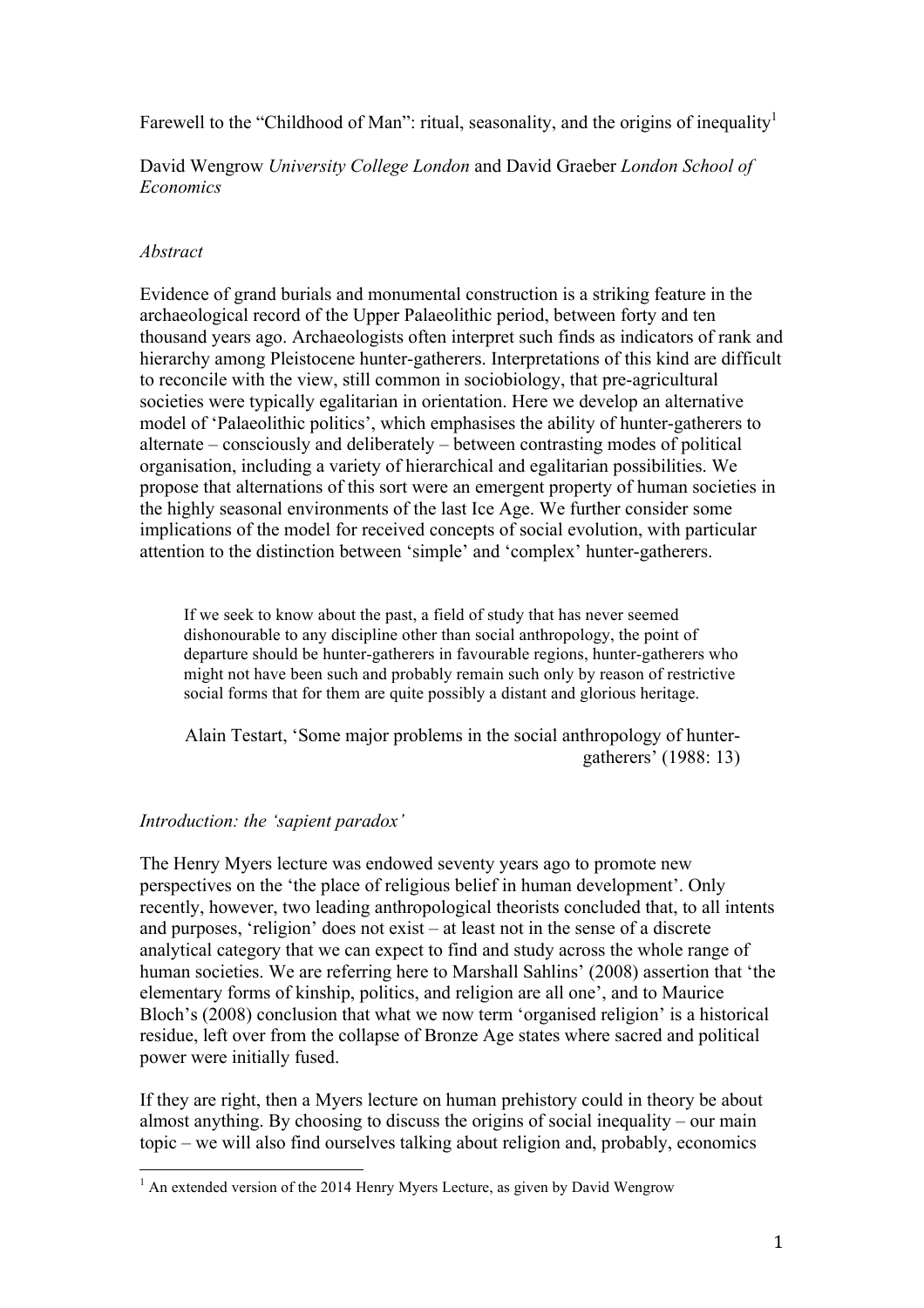and politics as well: a position that resonates with the kind of language used today by archaeologists and evolutionary theorists who no longer talk about the origins of 'religion' or 'politics', but rather of 'behavioural modernity' or 'cultural complexity'. This is precisely to indicate that the earliest evidence for what we might now distinguish as 'religious', 'political', or for that matter 'artistic' behaviour is all of a piece, appearing together in striking configurations in the archaeological record of the last Ice Age. The main problem vexing prehistorians concerns the timing of that appearance.

To briefly summarise, the genetic and anatomical foundations of our species were established between 200 and 160 Kyr ago; but evidence for complex modes of symbolic communication – in other words, for typically modern human behaviour – becomes widespread in the archaeological record only tens of thousands of years later. First glimmerings appear at Blombos Cave, on the southern tip of Africa, where evidence for the use of ochre-based pigments (at 100 Kyr ago) and shell ornaments (at 70 Kyr ago) is found across a series of deposits dating to the Middle Stone Age (Henshilwood 2007; Henshilwood et al. 2011). But it is only after around 45 Kyr ago, when our species was busily colonising Eurasia, that evidence for cultural complexity becomes more widely attested: an efflorescence that has sometimes – and contentiously – been termed the 'Upper Palaeolithic Revolution' (Mellars et al. 2007).

None of these novel activities are exclusive to Upper Palaeolithic Europe and it is, indeed, unlikely that any of them originate there (see McBrearty and Brooks 2000). Nevertheless, it is across the southern and central parts of that continent that they are currently documented with greatest frequency and intensity. The activities in question include the use of advanced toolkits for hunting and handicrafts, the transformation of diverse materials (e.g. bone, clay, fibre) into durable images and structures, new ways of clothing and decorating the body, the use of musical instruments, the exchange of raw materials over impressive distances, and also what are generally taken as the earliest proofs of social inequality, in the form of grand burials and – after the Last Glacial Maximum (c. 20 Kyr ago) – monumental dwellings as well. It is this apparent lack of synchrony between the ticking of our genetic and cultural clocks that Colin Renfrew (2007) provocatively calls the 'sapient paradox'.

In seeking to resolve the paradox, prehistorians have so far offered two explanations. The first – which remains more of a supposition – is that a late but significant mutation took place in the human brain between c. 70 and 50 Kyr ago, generating new cognitive resources that made possible the heightened cultural creativity of the Upper Palaeolithic (Mithen 1996; cf. Klein 2001). The second concerns demography. It predicts that, where critical population thresholds were reached, the transmission of complex cultural traits became incremental in an unprecedented way owing to the greater density of human interactions (Powell et al. 2009). This latter view has the advantage of explaining why so much of the earliest evidence for behavioural modernity appears in Europe, in what were then the game-rich valleys and steppe between the tundra and forest zones.<sup>2</sup>

<sup>&</sup>lt;sup>2</sup> Unlike cognitive or other biologically based explanations, the demographic model is also compatible with sporadic but widespread evidence for behavioural modernity in the African Middle Stone Age (see again McBrearty and Brooks 2000), since what it seeks to explain is not the origin of the behaviours in question, but their peculiarly dense manifestation in the archaeological record of the European Upper Palaeolithic. Gamble (2012) discusses some potential weaknesses of the model, such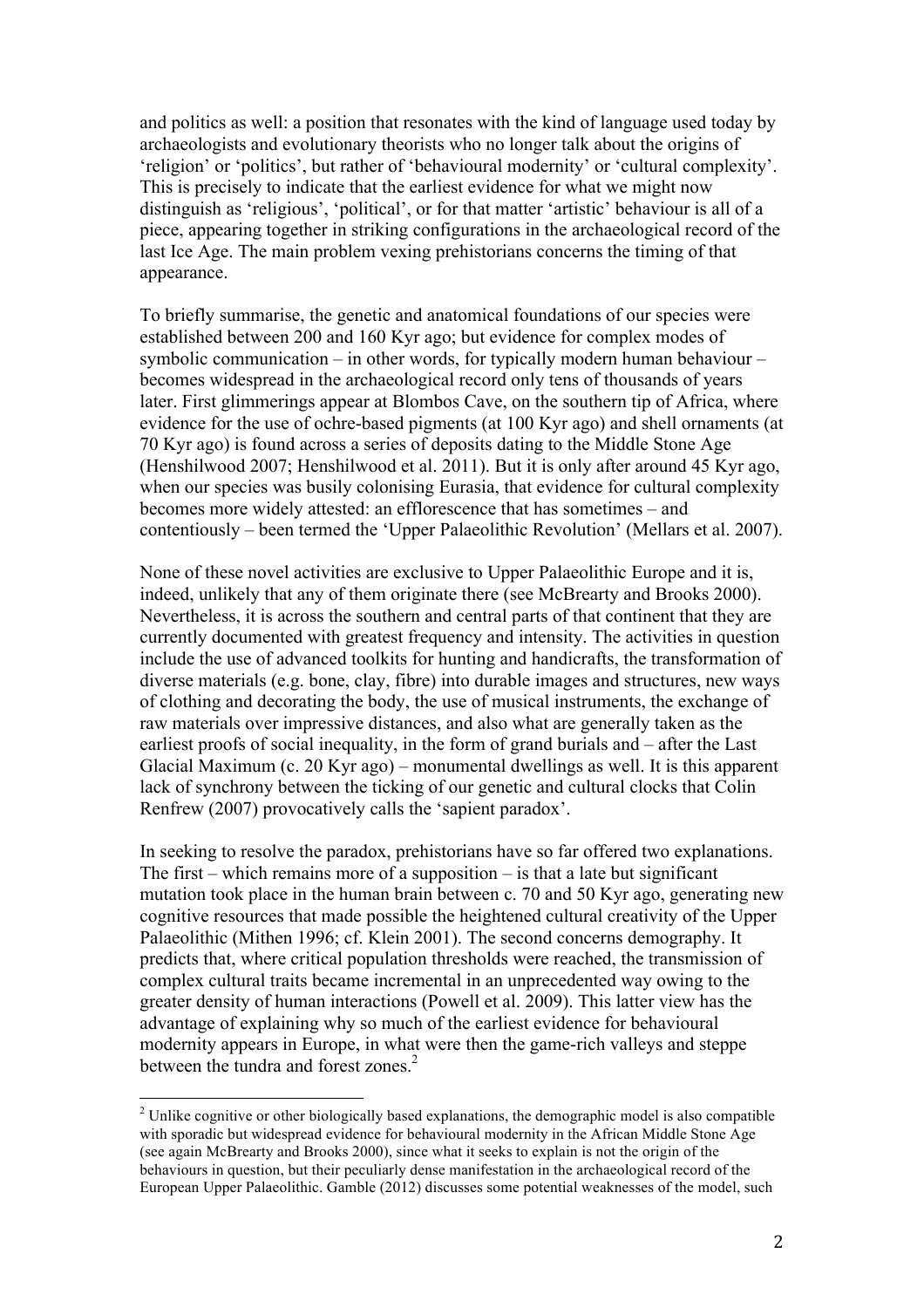These parklands – seasonally traversed by migrating herds of deer, bison, and mammoth – were distributed unevenly between the western Mediterranean and the south Russian Plain. As ice sheets advanced over the Continent, they acted as refugia for both human and non-human populations (Hewitt 2000; Stewart and Stringer 2012). Prehistorians have argued for some decades that the humans in question had nothing in common with those blissfully simple and egalitarian hunter-gatherer bands, once imagined to be our remote ancestors (see e.g. Price and Brown 1985). Yet the continued popularity of books (e.g. Fukuyama 2011; Diamond 2012) that preserve J-J. Rousseau's vision of humanity in its original state of nature – innocent of power and complexity – suggests a reluctance to bid farewell to the "childhood of man", and to embrace a new age of cynicism, where inequality is considered not only natural but also a primordial feature of human society.

Ambivalence about the social organisation of Pleistocene hunter-gatherers can also be found in the more specialised literature on social evolution (e.g. Flannery and Marcus 2012) and human origins. In *Hierarchy in the Forest*, Christopher Boehm (1999) notes how sociobiologists and evolutionary psychologists have tended to characterise humans as either innately egalitarian or hierarchical, perpetuating an "endless debate" between the positions of Rousseau and Hobbes. He himself argues that this is a false dichotomy. What makes us distinctly human is instead the inherent complexity of our political repertories, and in particular the range of strategies for resisting domination, which far outstrip those available to other primates. At the psychological level these include ridicule, moral censure, and ostracism; at the social level they involve complex institutional arrangements to limit or subvert the exercise of power.

Yet, following Knauft (1991), Boehm is also willing to make 'the major assumption that humans were egalitarian for thousands of generations before hierarchical societies began to appear', a development that he places around five thousand years ago:

At that time, people were beginning to live increasingly in chiefdoms, societies with highly privileged individuals who occupied hereditary positions of political leadership and social paramountcy. From certain well-developed chiefdoms came the six early civilizations, with their powerful and often despotic leaders. But before twelve thousand years ago, humans basically were egalitarian. They lived in what might be called societies of equals, with minimal political centralization and no social classes. Everyone participated in group decisions, and outside the family there were no dominators. (Boehm 1999: 3-4; and see also pp. 5, 207)

Why then should our species' ingrained capacity for political complexity have been held in suspense for the greater part of human (pre)history? Sociobiology poses the question, but offers no clear answer. Moreover, broad-brush characterisations of a deep egalitarian past – before the emergence of farming and states – sit uneasily with the content of the archaeological record. That evidence, discussed further below, leads

<u> 1989 - Andrea Santa Alemania, poeta esperanto-se especial de la propia de la propia de la propia de la propia</u>

as genetic and linguistic evidence for high population densities in tropical regions with very different archaeological records.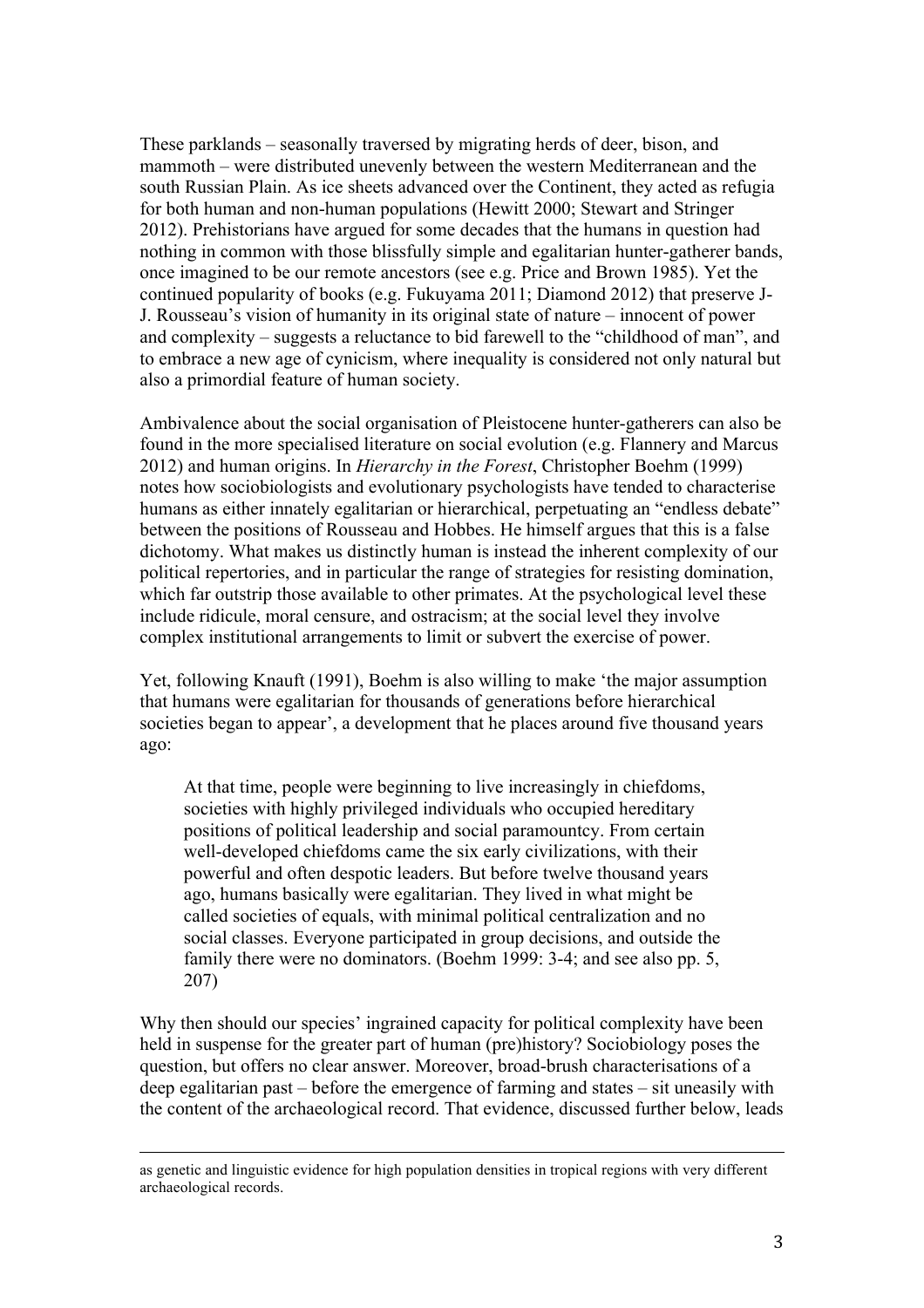prehistorians in a very different direction, towards the identification of ranked societies and institutional hierarchy among Pleistocene hunter-gatherers.

A question can be posed at the outset: do we really have to choose between these starkly opposed views? In what follows, we propose an alternative to the characterisation of Palaeolithic societies in binary terms ('complex' versus 'simple', 'hierarchical' versus 'egalitarian'). Our model posits that Pleistocene hunter-gatherers alternated – consciously and deliberately – between contrasting modes of political organisation. Dual structures of this kind are found across a range of historically documented societies. They were widely reported in early 20th century ethnographies of hunting and foraging groups, some of which we revisit below; and have since been discussed for a variety of agricultural and urban societies. McGuire and Saitta's (1996) characterisation of Pueblo political organisation in the American Southwest as alternating, routinely and strategically, between 'communal' and 'hierarchical' modes of governance is an excellent example (and for further discussion and examples, see also McGuire 1983; Ehrenreich et al. eds 1995; McIntosh 1999).

As yet, however, such models have been little applied to the greater part of our species' history. In extending them to the Palaeolithic past, we propose a relationship between seasonality and the conscious reversal of political structures. To date, and with some exceptions (discussed, again, below), research on seasonal variability in Palaeolithic archaeology has tended to focus on issues of subsistence and long-term environmental change, rather than social organisation. For the Upper Palaeolithic, in particular, coping with ever more seasonal environments has been identified as a key factor in hominin adaptation and colonization, especially of the world's northern latitudes (Gamble 1998: 19). It has been widely noted that the specialised hunting of migratory game – practised throughout Europe by early human, and perhaps also Neanderthal,<sup>3</sup> populations – implies a high degree of logistical planning (Nitecki and Nitecki eds. 1987; Mellars 1998: 61). Here, however, we will consider how seasonal variations might be relevant to a much broader set of issues concerning the nature and expression of inequality in Palaeolithic societies.

Linking changes in social organisation to seasonal variations in climate and resources might seem to evoke the type of "fission-fusion" systems found in certain non-human species, such as chimpanzees and bonobos (see Dunbar et al. 2014). The alternations that concern us here are, however, of a categorically different kind. Changes in the physical constitution of chimpanzee groups reflect the variable distribution of resources throughout the year, and often involve the renegotiation of social alliances. Human hunter-foragers also move regularly between groups of varying size and density, often on a seasonal basis. But uniquely for humans, with their particular type of social cognition (Bloch 1998), such alternations involve corresponding changes in

<sup>&</sup>lt;sup>3</sup> See Britton et al. 2011. Based on seasonality data from gazelle remains, Daniel Lieberman (1993) argues that – in the prehistoric Levant (Israel/Palestine/Jordan) – anatomically modern humans (AMH) were considerably more mobile than their Neanderthal contemporaries, with only the former practising long-range seasonal migration between habitats in pursuit of game. Steven Kuhn and Mary Stiner (2006) further suggest that only AMH regularly supplemented large game with a wide spectrum of small mammal and plant resources, developing a sophisticated division of age and gender roles in order to do so. Such diversification strategies, they propose, most likely developed in tropical or sub-tropical environments, but would have had the greatest returns – in terms of cultural and demographic expansion – in the more seasonally variable habitats of Upper Palaeolithic Europe.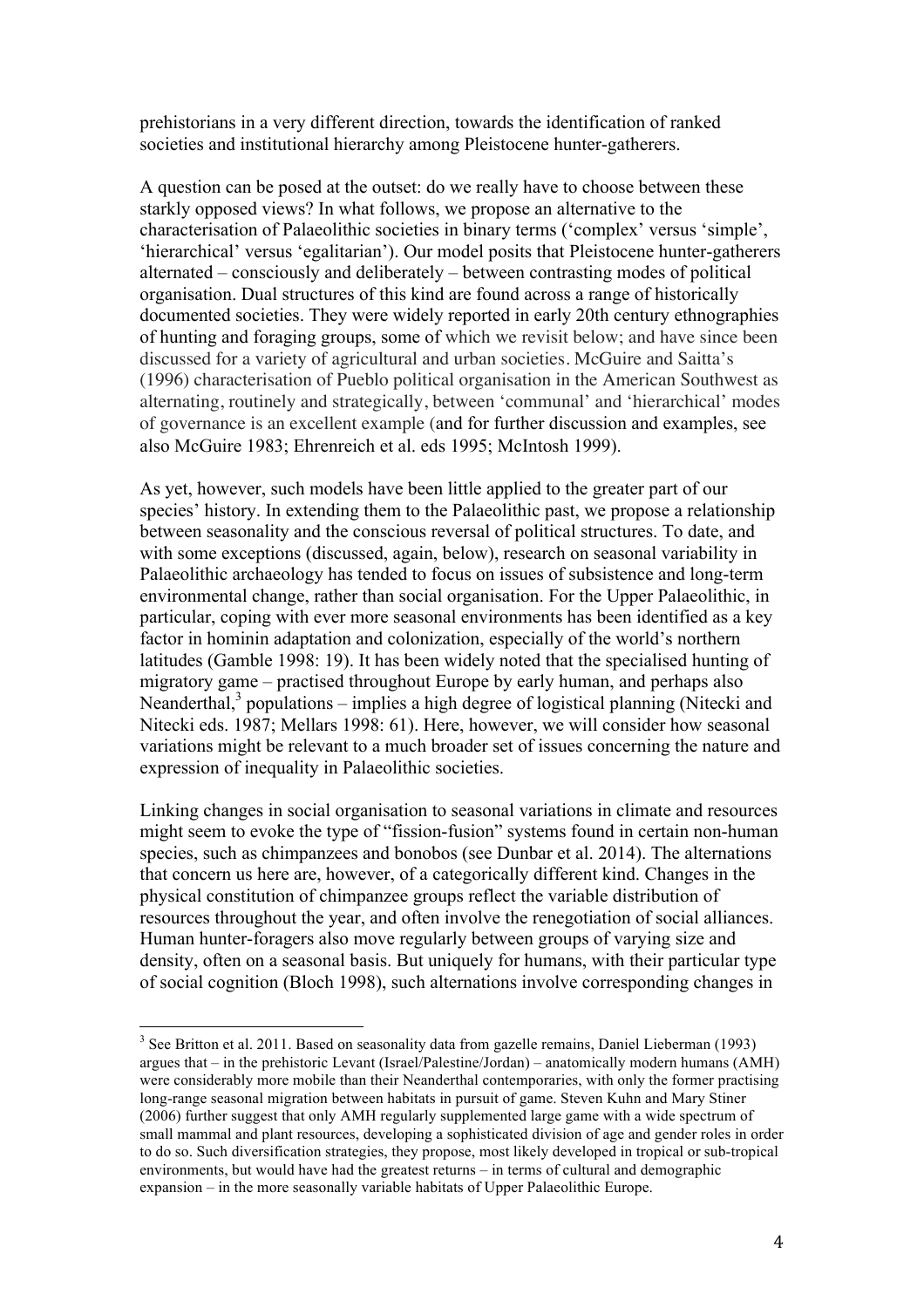moral, legal, and ritual organisation (as first pointed out by Mauss and Beuchat [1904- 5] 1979; and cf. Bailey 1978). Not just strategic alliances, but also entire *systems of roles and institutions* are periodically disassembled and reconstructed to allow for more or less concentrated ways of living at different times of year. Here we revisit and develop this theme with particular reference to the political aspects of seasonal variation, exploring its implications both for Palaeolithic archaeology, and for general theories of social evolution.

#### *Some problems with "complex hunter-gatherers"*

In broaching these issues, we begin with the phenomenon of "rich" hunter-gatherer burials. Such burials are sporadically attested from Upper Palaeolithic rock shelters and open-air settlements across much of western Eurasia, from the Dordogne to the Don. Some of the earliest instances come from the eastern end of this distribution, at sites such as Sungir (in northern Russia) and Dolní Věstonice (in Moravia), where they date to between 26 and 30 Kyr ago, before the Last Glacial Maximum. They comprise isolated interments of individuals or small groups, whose bodies were placed in striking postures and decorated – or, in some cases, virtually saturated – with ornaments. In the case of Sungir these included many thousands of mammoth ivory beads and perforated fox canines, originally attached to items of clothing. Some of the most lavish ornamentation at this site was associated with the conjoined burials of two children – a boy and girl – whose bodies were flanked by great lances made on straightened mammoth tusk (Bader 1998; Trinkaus et al. 2014).

At Dolní Věstonice a triple burial contained two young males with elaborate headdresses, posed on either side of a female, all of them lying on a bed of ochrestained soil (Klíma 1988). Of similar antiquity is a group of cave burials unearthed on the coast of Liguria, near the modern border between Italy and France. Complete bodies of young or adult males (including one particularly lavish burial known as *Il Principe*) were again laid out in striking visual arrangements and suffused with decorative objects, here including beads made on marine shell and deer canines, as well as blades of exotic flint (Henry-Gambier 2003). Further west, on the Dordogne, the 16 Kyr old burial of a young woman – known as a the 'Lady of Saint-Germain-la-Rivière' – contained a rich assemblage of stomach and pelvic ornaments, made on shell and on the teeth of young stags hunted some 300 km away, in the Spanish Basque country (Vanhaeren and d'Errico 2005).

Spectacular burials of this kind have been taken as evidence that – many thousands of years before the origins of farming – highly developed systems of ranking existed among at least some Upper Palaeolithic societies. Attention has focused on the extraordinary outlays of labour involved in making the grave goods (some ten thousand work hours are estimated for the Sungir beads alone); the highly advanced and standardized methods of craft production; the inclusion of exotic (and therefore prestigious) raw materials; and the association of wealth with young individuals, taken to imply ascribed rather than achieved status. On such grounds we are asked to abandon the idea that Palaeolithic hunter-gatherers were uniformly simple or egalitarian in their social arrangements, and to accept the fundamentally complex and hierarchical nature of their social systems (e.g. White 1999; Vanhaeren and d'Errico 2003; 2005).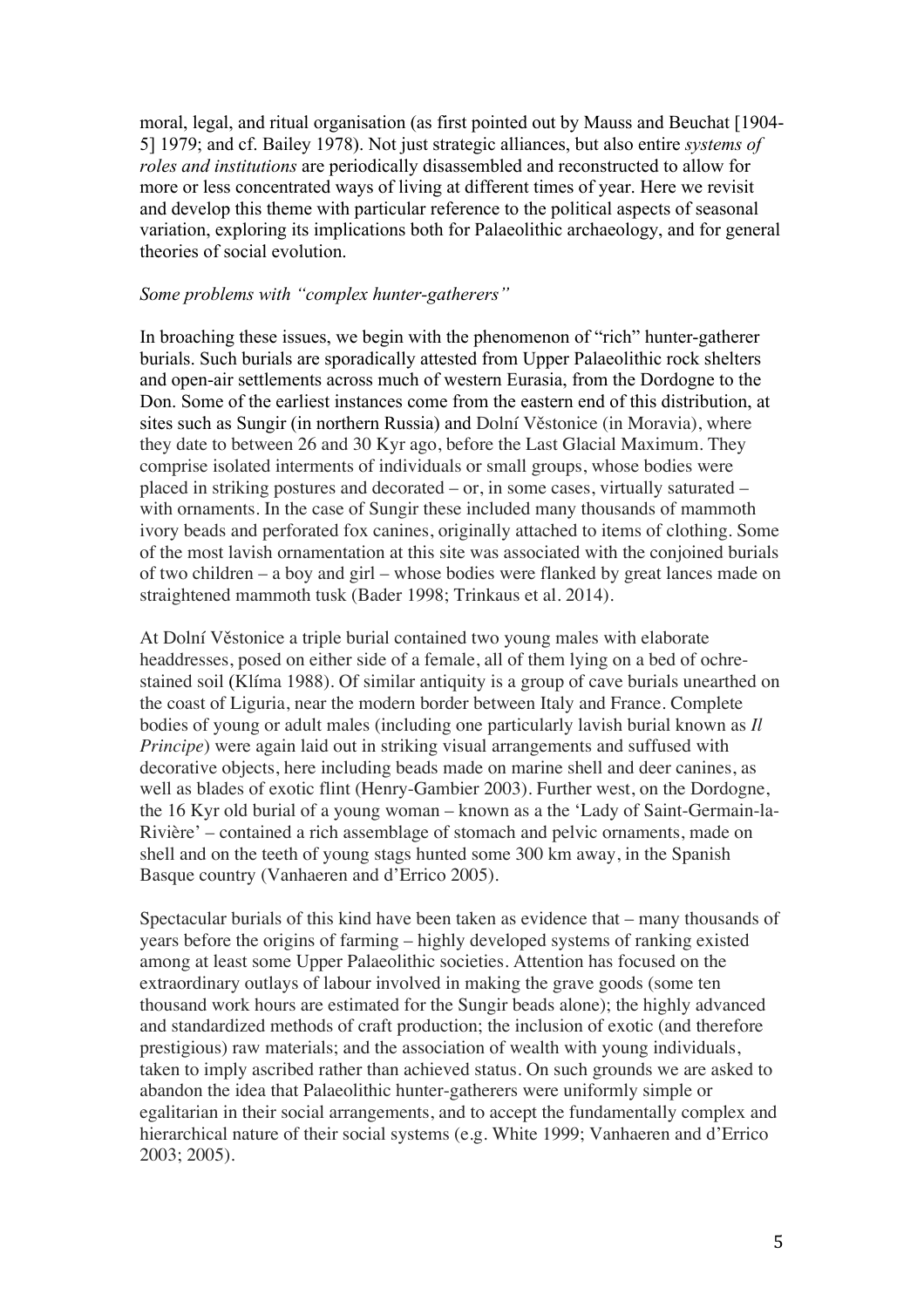A second category of evidence, from which similar conclusions have been drawn, is monumental architecture. In Old World prehistory, the most famous and widely discussed examples are currently the stone buildings of the Gemus Mountains, overlooking the Harran Plain in southeast Turkey. These lie outside the main chronological focus of this paper, but are nevertheless relevant to any wider discussion of hunter-gatherer complexity, and can therefore be briefly mentioned. Around twenty years ago, on the plain's northern frontier, German archaeologists began to uncover prehistoric remains at a place known locally as Göbekli Tepe. What they found has since come to be regarded as an evolutionary conundrum. The main source of anxiety is a group of twenty megalithic enclosures, raised there at a time – around 9000 BC – when the surrounding plain was woodland-steppe, teeming with wild plant and animal life that colonised the Taurus piedmont after the end of the Pleistocene. Scientific dating places these structures within the 'Pre-Pottery Neolithic A' period but, on current evidence, the groups responsible for their creation lived by hunting and foraging alone (Schmidt 2006).

Just a few of the enclosures known to exist at Göbekli Tepe have been excavated. Each comprises pillars – some over five metres high, and weighing up to a ton – that were hewn from the site's limestone substratum, raised into sockets, and linked by walls of rough stone. Each pillar is a unique and remarkable work of sculpture, carved with images from the world of dangerous carnivores and poisonous reptiles, as well as game species, waterfowl, and small scavengers. Animal forms project from the rock in varying depths of relief, some hovering coyly on the surface, others emerging boldly into three dimensions. They follow divergent orientations, sometimes marching to the horizon, sometimes working their way down into the earth. And in certain cases the pillar itself becomes a sort of standing body, with human-like limbs and clothing. Acemoglu and Robinson (2009) argue, on the basis of these structures, that 'hunter-gatherer societies had evolved institutions to support major public works, projects, and monumental constructions, and thus had a complex social hierarchy prior to their adoption of farming' (see also Dietrich et al. 2012; Flannery and Marcus 2012: 128-131; and for critical discussion of the evidence for institutional hierarchy at Göbekli Tepe, see Banning 2011).

Evidence for monumental construction among early hunter-gatherers – implying sophisticated design and the large-scale recruitment and coordination of labour – is not confined to the Middle East, or to the onset of the Holocene. Between 18 and 12 Kyr ago, along a transect of the glacial fringe reaching from Krakow to Kiev, people lived in impressive circular houses that Olga Soffer (1985b) describes as the Pleistocene's version of 'public works or monumental architecture'. Each such dwelling was built on a framework of mammoth tusks and carefully selected mammoth bones, arranged in alternating sequences and (sometimes) in rhythmic patterns that go beyond the merely functional. Wooden versions – of which only the post-holes and sunken floors remain – are likely to have existed at other open-air sites such as Pavlov and Kostenki. These were settlements of considerable scale whose inhabitants exchanged amber, marine shells, and animal pelts over impressive distances (see also Soffer 1985a); and they find their western European counterparts in the large rock-shelter occupations of southern France, such as La Madeleine and Abri Pataud (Mellars 1998: 61-63).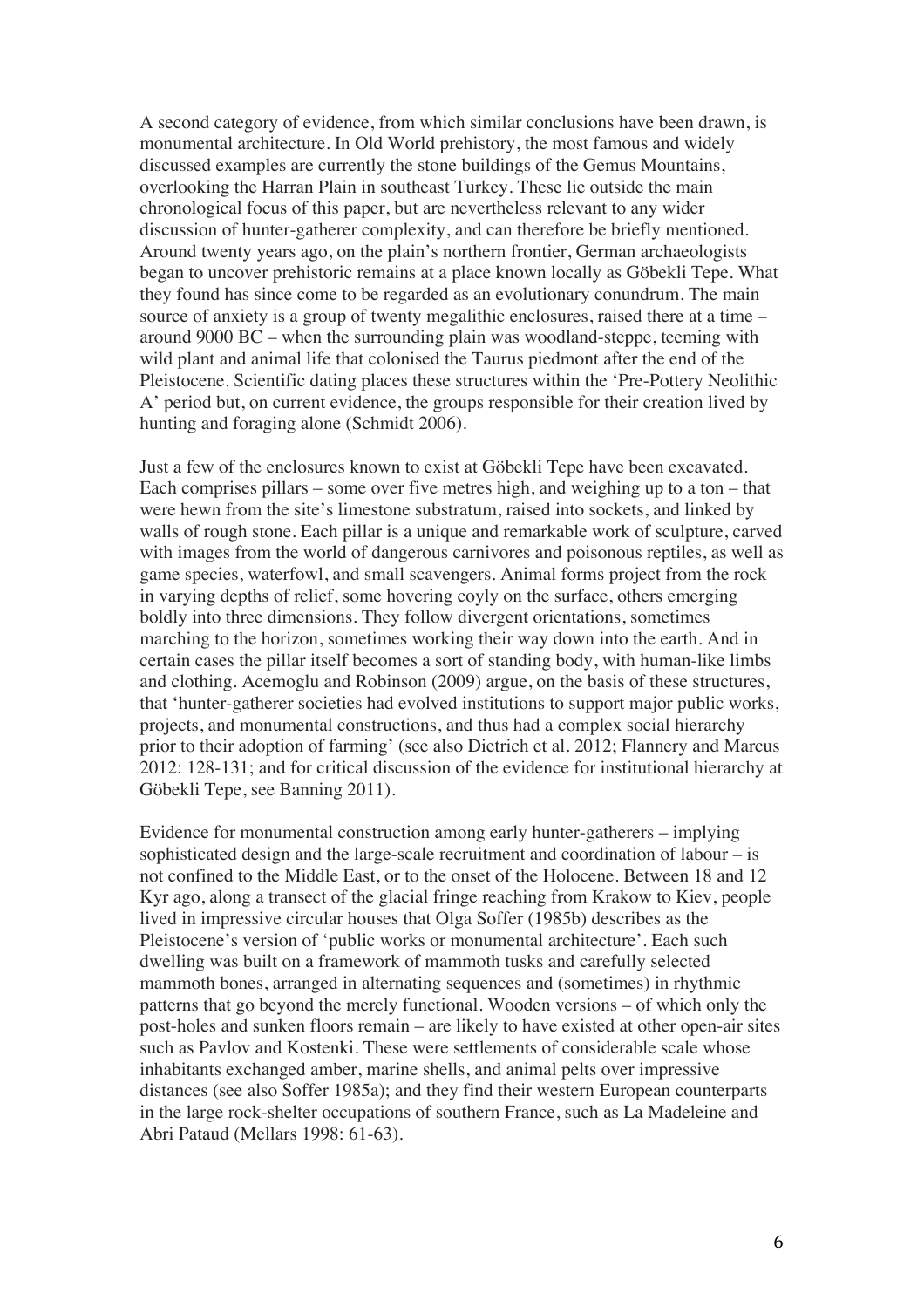Based on evidence of this kind, archaeologists can now claim to have pushed back the record of institutionalised inequality to a very early phase of human prehistory (cf. Flannery and Marcus 2012). We also note the suggestion, in a recent review of 'complex hunter-gatherers in evolution and history', that recognising institutions of rank among non-farming populations constitutes one of 'the most significant advances in anthropological research in the last thirty years' (Sassaman 2004: 228). Taking a longer-term view of research on this topic, we would strike a less triumphal note. The existence of ranking and other hierarchical structures among non-farming societies was common knowledge for much of the 20th century, both for anthropologists and archaeologists (see e.g. Childe 1954: 41-42; and we discuss some well-known examples below); but, more importantly, we would contend that simply observing the existence of inequality in certain aspects of social life and material culture, in certain times and contexts, says little about social evolution in general.

Current definitions of "complexity" in the Upper Palaeolithic, while accepting the cognitive modernity of prehistoric hunter-gatherers, often continue to ascribe them a classically primitive type of social intelligence. Rather than being aware of multiple social possibilities, early *Homo sapiens* appear as effectively (or perhaps stereotypically) childlike, living the only lives they were able to imagine. Instead of experimenting consciously with different social strategies in different contexts, they are cast back into a single evolutionary stage, albeit a slightly more advanced one. R.L. Kelly offers a clear statement of the problem, urging a study of 'hunter-gatherer prehistory in terms other than broad typological contrasts such as generalized versus specialized, simple versus complex, storing versus non-storing, or immediate versus delayed return' (2013: 275; and see n.5, below). Still, in his seminal definition of 'the foraging spectrum', Kelly himself maintains a broad dichotomy between 'egalitarian' and 'non-egalitarian' hunter-gatherers as distinct types of society with stable internal characteristics (tabulated as a binary contrast between 'simple versus complex' forms; ibid. 242, Table 9-1; and for the application of a similar dichotomy in archaeological interpretation, see e.g. Hayden 1990; 2009).

#### *Revisiting an earlier ethnography*

To substantiate these criticisms, and suggest alternative ways forward, we want to revisit an earlier tradition of anthropological research, linking the work of Marcel Mauss (Mauss and Beuchat 1979 [1904-5]), Robert Lowie (1948), and Claude Lévi-Strauss (1944; and for the relationships between them, see also Lévi-Strauss 1949). What interests us about this group of studies – aside from their broad comparative scope – is their attentiveness to the institutional plasticity of groups that exhibit pronounced seasonal variations in their economic pursuits.4

Our starting point is a 1944 study of chieftainship by Claude Lévi-Strauss, which centres on the Nambikwara, a small tribe inhabiting the resource-starved savannah of northwest Mato Grosso (Brazil). It is worth noting, in the context of the present discussion, that Lévi-Strauss began his essay by pointing out some of the obvious limits of ethnographic analogy for archaeological reconstruction (e.g. the fact that,

 <sup>4</sup> In a recent (2013) article the prehistorian Clive Gamble makes an eloquent case for the ongoing relevance of classic sociological theory to Palaeolithic studies and human origins. While focusing on the contribution of the *Année sociologique*, Gamble does not, however, develop the specific aspects of their work on seasonality that we are concerned with here.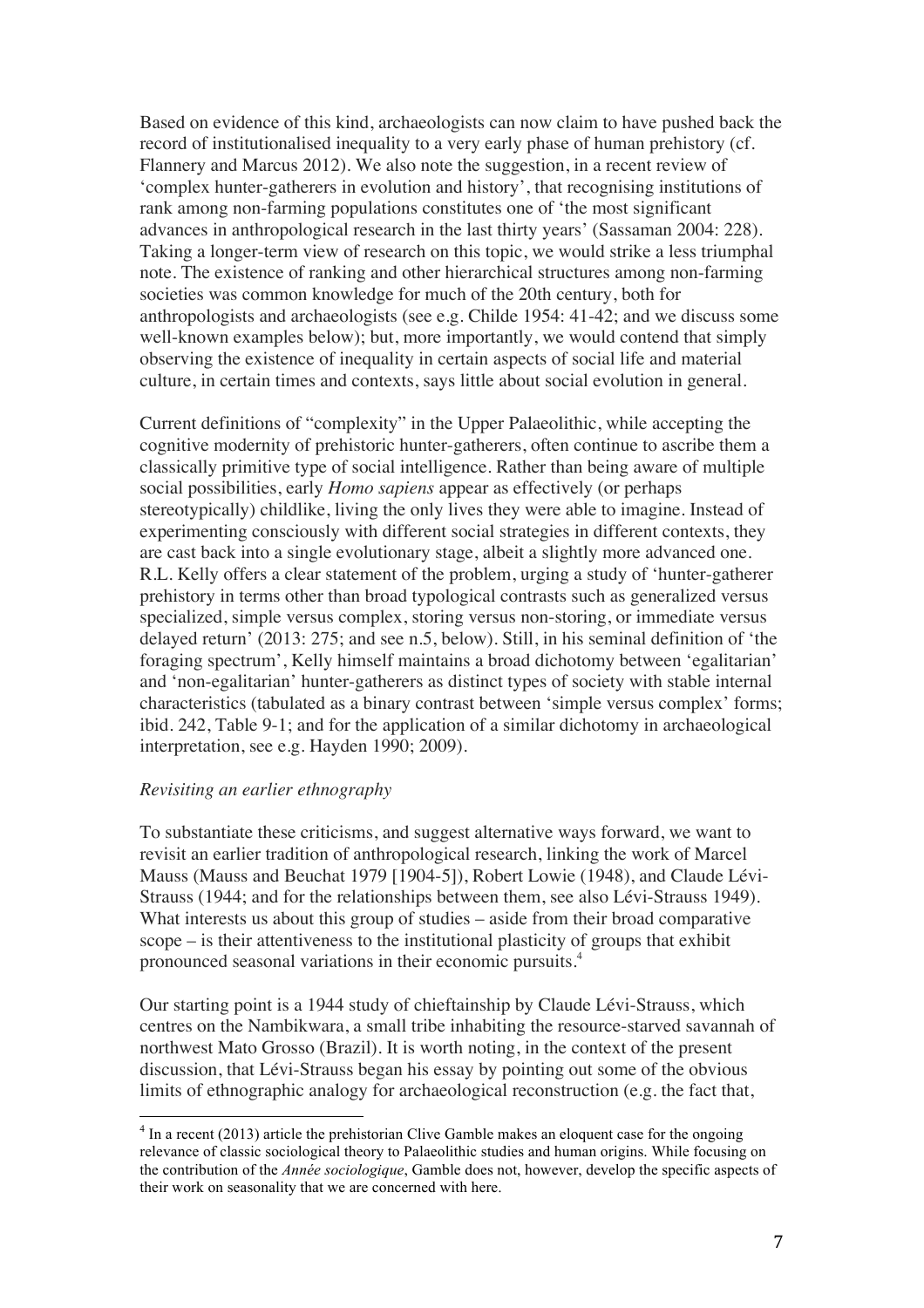unlike Pleistocene hunter-gatherers, modern peoples who practice hunting and foraging do so on the margins of agro-industrial states, and frequently supplement these activities with various forms of low-level farming; cf. Kelly 2013; Testart 1988). The point, for him, was not to use ethnographic accounts as proxies for particular stages of past life (as defined, for example, by modes of subsistence), but rather as a source of insight into features of the human condition that might be considered of general evolutionary significance.

Precisely because of their material impoverishment and aversion to competition, Lévi-Strauss felt that a study of chieftainship among the Nambikwara could expose 'some basic functions' of political life that 'remain hidden in more complex and elaborate systems of government' (under cover of complexity, as it were). In particular he argued that the role of 'chief' seemed analogous – in its social and psychological aspects – to that of a national politician or statesman. It also attracted similar kinds of people who 'unlike most of their companions, enjoy prestige for its own sake, feel a strong appeal to responsibility, and to whom the burden of public affairs brings its own reward'. Maintaining the role of chief also had everything to do with the way that the Nambikwara shifted back and forth between two different modes of social and economic organisation: the hilltop villages of several hundred people, occupied mainly in the rainy season when they practised horticulture, and the small foraging bands into which they dispersed for the rest of the year. Chiefs made or lost their reputations by offering guidance during 'the nomadic adventures of the dry season'. And with the greater abundance of the wet season, a chief who had performed this task well could attract large numbers of followers to settle in villages, where he directed the construction of houses and tending of gardens.

Neither patriarchs, nor petty tyrants, nor mystical healers, Lévi-Strauss's chiefs were truly and fully holders of public office: the pivot of something like a small-scale welfare state. They were also mature and self-conscious politicians, capable of moving regularly back and forth between what other anthropologists at the time were inclined to see as different phases of evolutionary development (band/tribe/chiefdom), and developing careful strategies to do so. It was their skill at guiding small bands of hunter-gatherers that qualified them to later play the role of mediator and representative in the village plaza. For Lévi-Strauss it was precisely this quality that made the Nambikwara chief seem so peculiarly familiar as a political figure: the calm sophistication with which he shifted between different social arrangements, all the time balancing a sense of individual ambition with the common good.

The essay on Nambikwara chieftainship was written quite early in Lévi-Strauss's career; but it received little attention even at the height of his fame. In emphasising continuities between the political lives of hunters, horticulturalists, and modern industrial democracies it cut against the grain of an emerging evolutionism: not only the formal distinction between 'bands', 'tribes', 'chiefdoms' and 'states' laid out by Elman Service (1962), but also the larger research agenda on hunter-gatherers set out in the 1966 Chicago symposium *Man the Hunter* (Lee and DeVore 1968), to which Lévi-Strauss offered a forlorn and now equally forgotten epilogue. Instead it was behavioural ecology, and rigorously quantified studies of African savannah and rainforest groups – the Kalahari San, Eastern Hadza, and Mbuti Pygmies – that provided the basis for a new characterisation of hunter-gatherers.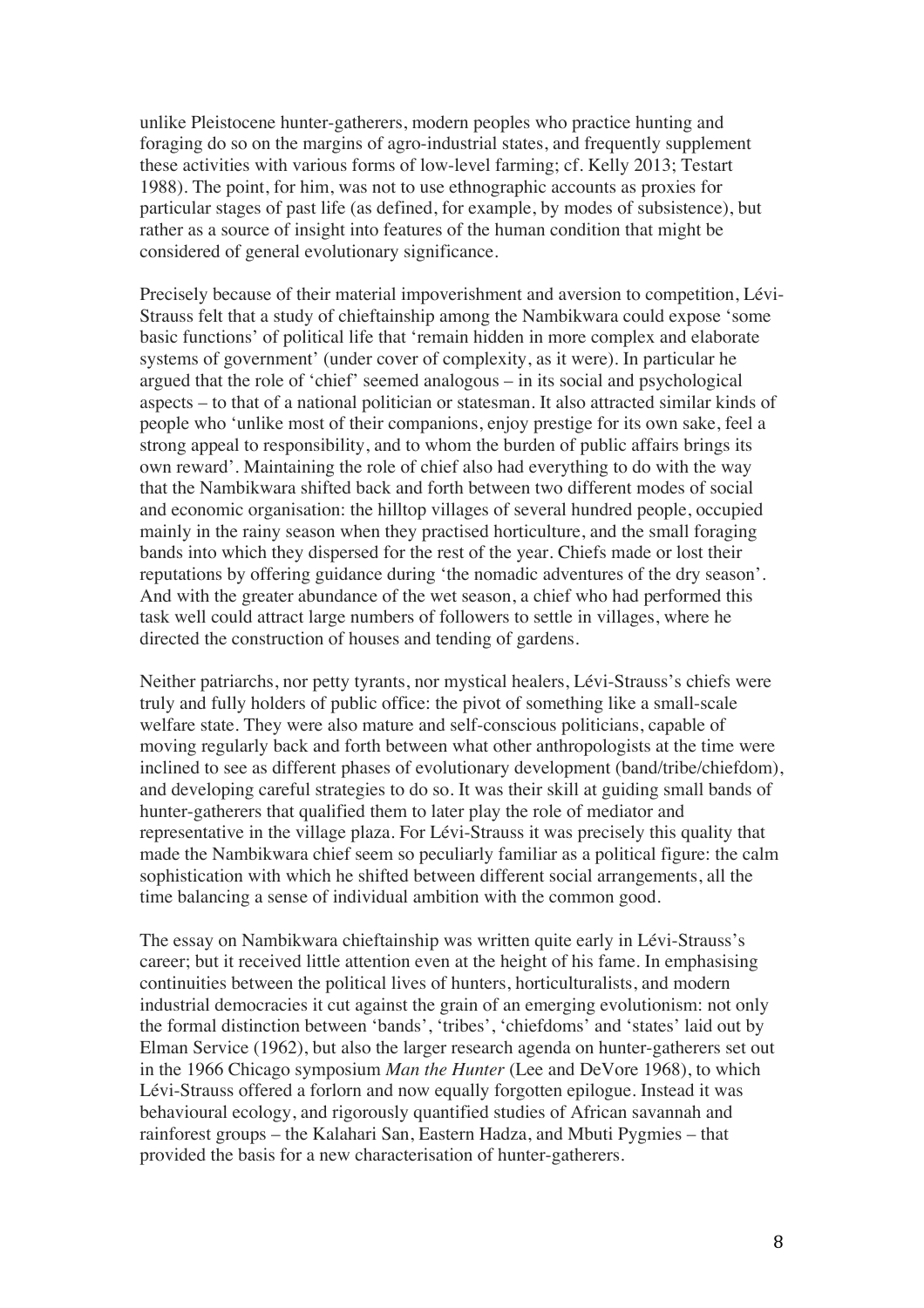As summarised by Richard Lee and Irven DeVore (ibid. 11), foraging peoples could be assumed – by virtue of their fragile and unstable mode of subsistence – to 'live in small groups', 'move around a lot', and follow egalitarian principles, resolving conflicts by 'fission' rather than arbitration or violence. <sup>5</sup> This quickly became selfevident wisdom, such that it is still commonplace for sociobiologists to remark that, prior to the invention of farming, most humans lived in small bands with little social structure or internal differentiation, other than distinctions of age and gender (e.g. Dunbar 1996: 69-70; Boehm, cited above; and for a critical review of the concept of the hunter-gatherer 'band', see Ingold 1999). Here we consider how a return to the ethnographic tradition of Lévi-Strauss, which flourished between the abandonment of Victorian evolutionism and the neo-evolutionary theory of the 1960s, might generate more fertile perspectives on the archaeological record.

## *Individuality and egalitarianism in the Upper Palaeolithic*

The first of Lévi-Strauss's points that we wish to develop is a relatively simple one. It is generally acknowledged that egalitarian societies of the Americas were typically marked by an ethos of extreme individualism. Far from encouraging a stifling conformity, they emphasised individual autonomy and self-realisation. In practice this meant that even in these least materialistic and competitive of societies, individual differences – whether of psychology and personality, or for that matter physical capacities and appearance – were treated with respect, and even valued in and of themselves. This ethos existed in tension with egalitarianism, and such societies were also marked by mechanisms (e.g. mockery of proficient hunters) that seem designed to prevent extraordinary individuals from undermining the fundamental principles of the group.

Similar tensions might account for one startling feature of those Upper Palaeolithic burials that have been interpreted as the earliest material expressions of hierarchy or ranking in human societies. In a remarkable number of cases the bodies of these individuals bear evidence of striking physical anomalies that could only have marked them out dramatically from their social surroundings (see Formicola 2007; Cowgill et al. 2012, with further references). They include pronounced congenital deformities (the adolescent females of Sungir and Dolní Věstonice) and examples both of dwarfism (the Romito Cave of Calabria) and extreme height (Grimaldi Cave). This leaves one to wonder if the anatomically typical skeletons similarly treated may have been those of individuals with qualities – physical or otherwise – that just as readily differentiated them from their kin, but left no traces in their skeletal remains. We can know little of the day-to-day status of those buried with rich grave goods; but in such cases we can at least suggest that they would have been seen as the ultimate individuals, about as different as it was possible to be.

 $<sup>5</sup>$  In an influential study, James Woodburn (1982) subsequently identified an important distinction in</sup> the economic systems of recently documented hunter-gatherers. He distinguished between systems in which people receive a 'direct and immediate return from their labour', and those in which material and social assets are stored in order to obtain 'delayed returns'. Woodburn further argued that strategies of "assertive egalitarianism" – such as prohibitions on the monopoly of violence, or on the accumulation of wealth and technological skills – are most likely to succeed in societies of the 'immediate-return' type. He himself was cautious about the extension of this dichotomy to prehistoric hunter-gatherers (ibid. 447), and clearly it does not allow for the kind of conscious alternations in social and moral codes that we discuss here.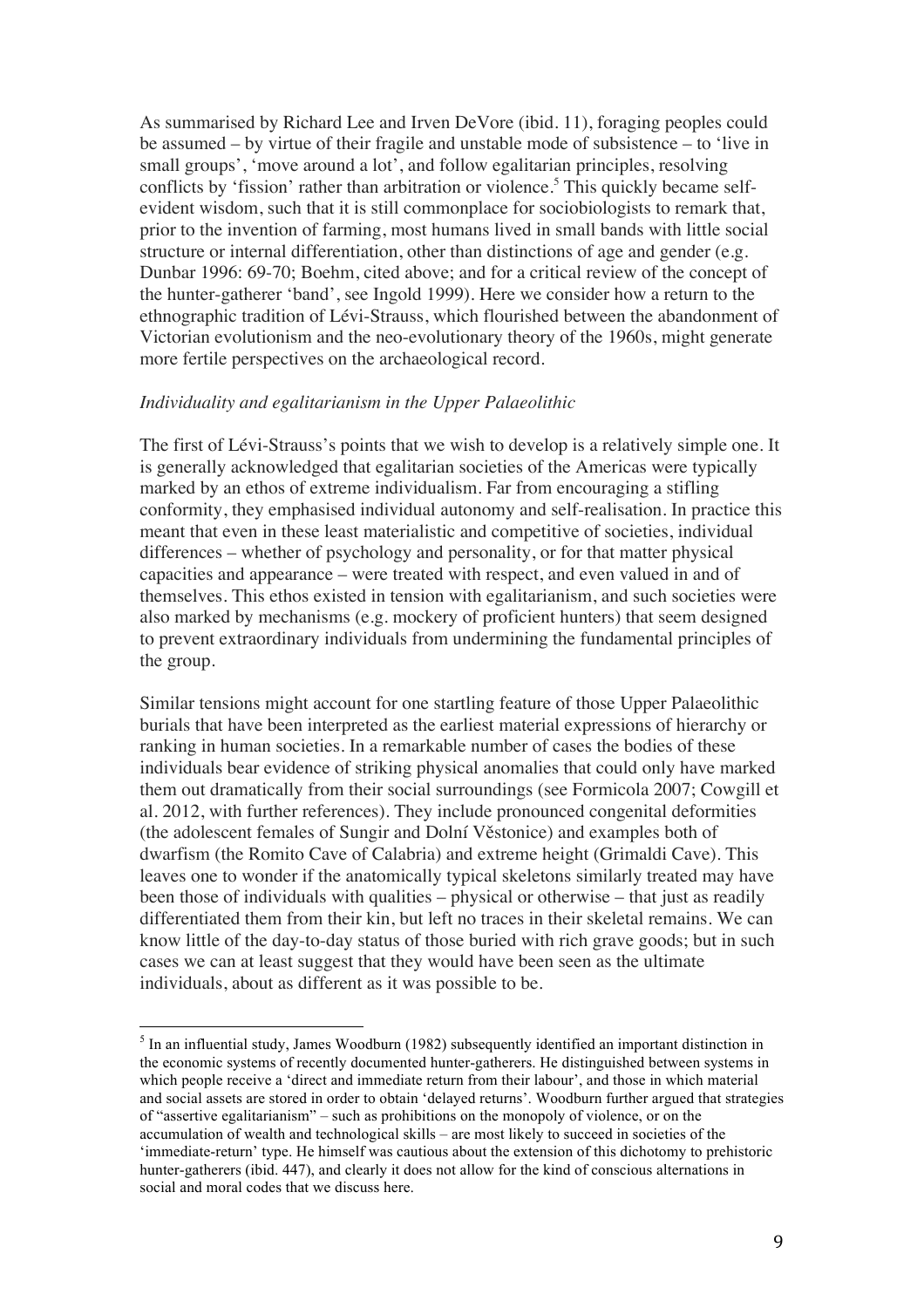What does this really tell us about the origins of social inequality? It seems unlikely that Palaeolithic Europe produced a stratified elite that just happened to comprise a high proportion of physically anomalous people. On the other hand, the ethnographic literature is full of examples of anomalous beings – human or otherwise – who are treated simultaneously as exalted and profoundly dangerous, or that alternate between the two. A being revered in life might well prove dangerous in death, or vice versa.<sup>6</sup> It may be relevant in this context that the very practice of burying corpses intact, and clothed, appears to have been socially anomalous in the Upper Palaeolithic. The majority of corpses seem instead to have been subject to various processes of defleshing, fragmentation, and curation. Human teeth, for instance, were made into jewellery and modified crania circulated as relics and containers (see Gambier 1992).

Palaeolithic people seem to have been very much at home with human body parts, which (properly cleansed and processed) formed an integral part of their material world. If so, then the human corpse in its complete and articulated form – and the clothed corpse perhaps even more so – was something quite unusual and, one would presume, inherently marginal and strange: incompletely absorbed either into the community of the dead or that of the living. In many of these cases, as Paul Pettitt (2011: 213) observes, an effort was clearly made to contain the bodies of the deceased by covering them with heavy mammoth scapulae, pinning them down with wood, tightly binding them, or weighing them down with stones. Saturating bodies with clothing, weapons and ornaments may extend these concerns, celebrating but also containing the dangerous powers of extraordinary individuals.

Clearly there is no single interpretation that accounts for the full range of Upper Palaeolithic burial practices, which are both diverse and widely separated in time and space. But seeing them as evidence for hereditary systems of social ranking – as has generally been done – seems to us the most improbable interpretation of all. If anything, the ostentatious display of personal wealth was ritually associated with the same kind of 'otherness' seen as inherent in anomalous or exceptional individuals, and extended by the unusual practice of decorating, displaying, and burying articulated corpses. Such burials were exceptional in every sense, and can hardly be interpreted as simple proxies for social structure among the living.

They do, however, reveal the existence of elaborate and creative ritual practices, for which little evidence exists in earlier periods of human prehistory. This takes us back to the larger question of the 'sapient paradox'. If the efflorescence of cultural creativity and symbolic expression in Upper Palaeolithic Europe is not the reflection of some new and complex form of social stratification, then how *should* we understand it? Here, we think, the Nambikwara example – and the larger body of ethnographic literature on which it draws – points in a very different and promising direction; one that hinges on the reversible nature of authority in societies with marked seasonal variations.

 <sup>6</sup> In Mary Douglas' (1966) formulation, anomalous beings are more likely to be treated as sacred in social orders open to the surrounding world, and as abominations in those that emphasise group boundaries. The former seems a better fit for those Upper Palaeolithic societies where "princely" burials occur, and in which long-range movements and exchanges of materials and populations seems to have been commonplace.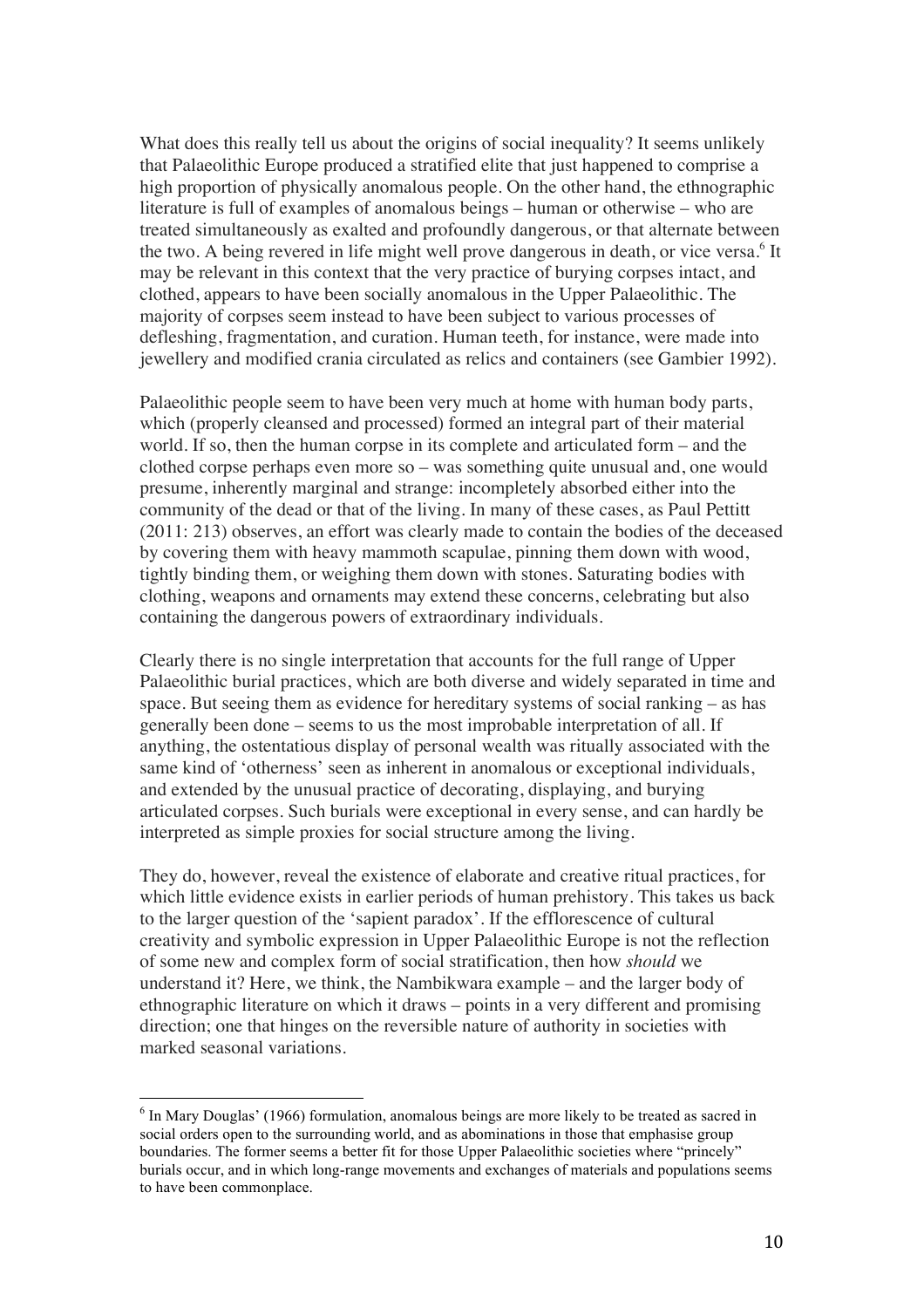## *The politics of reversal: seasonal variations, social consciousness, and institutional change*

In the Nambikwara case, as outlined above, top-down leadership and ingenuity were highly valued as chiefly traits during the mobile foraging season, when group sizes were small and resources scarce. By contrast, in the densely settled villages of the wet season, the chiefly role was largely one of arbitration and diplomacy. If Lévi-Strauss did not draw special attention to these seasonal variations in Nambikwara political life, $\theta$  we suggest it was largely because early  $20<sup>th</sup>$  century studies of hunter-gatherers took for granted this kind of institutional plasticity. The groundwork was laid with Marcel Mauss's (1904-5) *Essai sur les variations saisonnières des sociétés eskimo*, written in collaboration with Henri Beuchat (English trans. 1979). There they defined the 'double morphology' of hunter-gatherer societies in the circum-polar North. Mauss, in his own later words, believed he had shown that 'the Eskimo, and likewise many other societies … have two social structures, one in summer and one in winter, and that in parallel they have two systems of law and religion' (cited in James and Allen 1998: 37).

He observed, for example, how the congregation of Inuit families in the long winter months was much more than an adaptive response to the presence of walrus and seal on the Arctic coast (cf. Bravo 2006). Winter aggregations brought together both an extended society of the living and also the recent and remote dead, who were inaccessible to the living for much of the year. The winter houses gave expression – in wood, whale-rib, and stone – to time-transcendent principles of Inuit social life that endured even through those summer months, when groups dispersed under the authority of a single male elder in pursuit of fresh water fish, caribou and reindeer. But many aspects of winter life also reversed the values of summer. In the summer, for instance, property rights were clearly asserted and sometimes physically inscribed onto personal objects, especially hunting weapons. But in the communalistic atmosphere of the winter house, generosity trumped accumulation as a route to personal prestige. The right of male patriarchs to coerce their sons (and indeed the group as a whole) was acknowledged only in the summer months. It had no place around the winter hearth, where the principles of Inuit leadership were turned on their head. Legitimate authority became a matter of charisma rather than birthright; persuasion instead of coercion.

In his conclusion Mauss drew a contrast with the tribes of the American Northwest Coast. For the Kwakiutl, inequality was most dramatic in the winter settlements, when society became structured around 'religious confraternities in which nobles and commoners form a hierarchy', only to give way again in the summer to smaller clan formations which, though still ranked, were less formal and coercive. What remains consistent – whether we are talking about Inuit, Nambikwara, or Kwakiutl – is the

 $<sup>7</sup>$  Based on field research conducted thirty years later, Paul Aspelin (1976) argued that Lévi-Strauss and</sup> other early observers of the Nambikwara had produced an over-simplified account of their 'dual economic system'. Focusing mainly on subsistence practices, Aspelin found considerable overlap between the activities of the dry and wet seasons. Lévi-Strauss (1976: 32) clarified his position in response, noting that the early accounts of Nambikwara economic dualism were 'corroborated by the missionaries who, having lived for ten years in contact with the natives, had ample time to get acquainted with their seasonal moves', and suggested that the subsequent construction of airfields and highways across Nambikwara land may have considerably altered their patterns of mobility.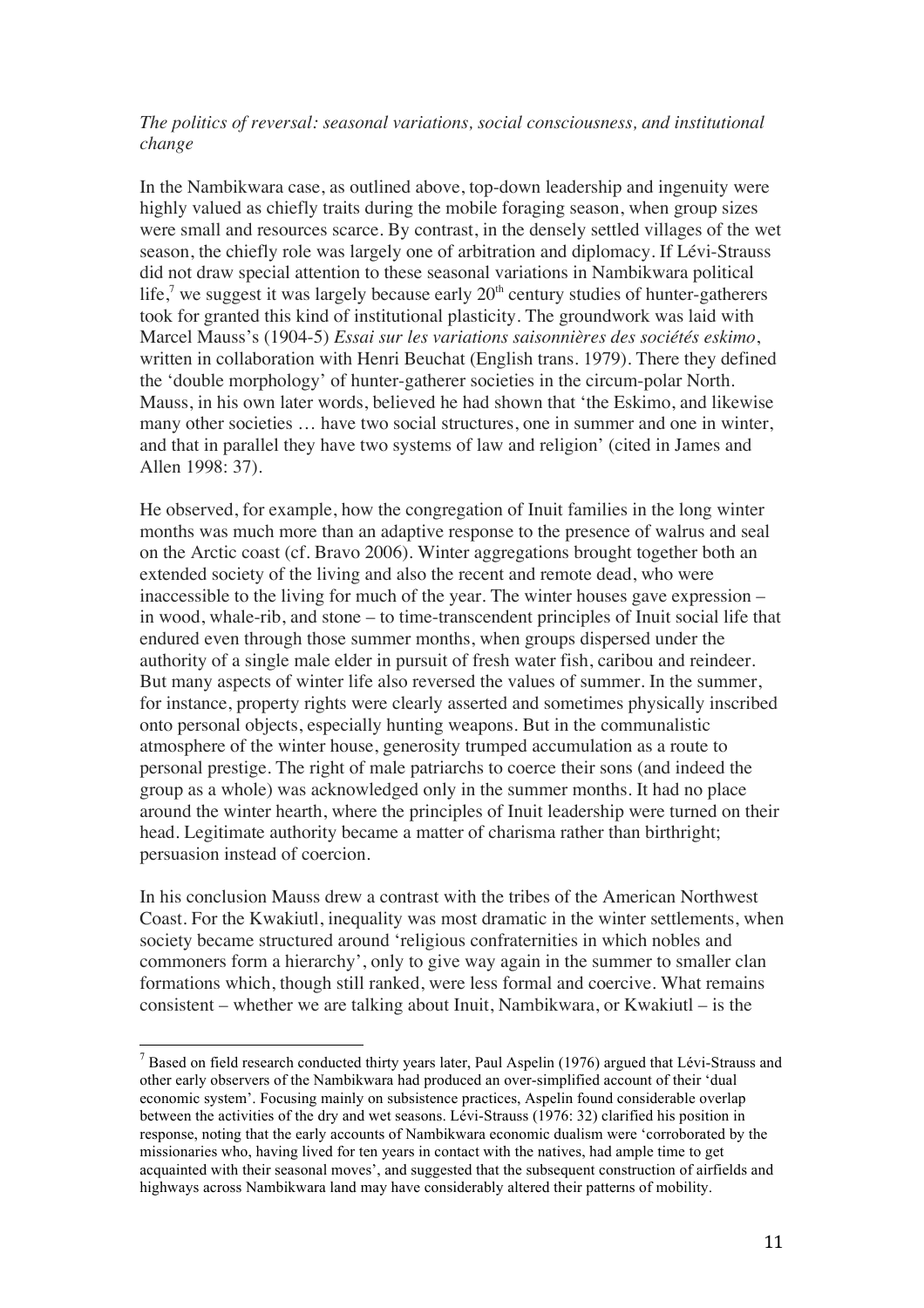oscillation of social life between two clearly distinct systems, which accompanied seasonal changes in the material form and composition of groups. The "complexity" of their moral, religious, and political systems cannot be measured on a single scale, just as their demographics – while perhaps reducible to raw population figures – are more accurately expressed as an alternation or flux between different types of mass, volume, and density.

Mauss's observations, we suggest, have political implications that warrant further discussion. The different seasonal modes of existence typically involved different forms of political organisation and different ways of exercising authority. What's more – and this, for us, is the really crucial point – everyone was quite *self-conscious* about these differences. Among the Kwakiutl, for instance, individuals adopted different names in summer and winter seasons, literally becoming different people, depending on the time of year (Boas 1966). As a result social structures not only became more visible as subjects of reflection; they were regularly assembled and disassembled, created and destroyed. It is surely no coincidence that much of Kwakiutl art plays visually on the relation of name, person, and role – relations laid open to scrutiny by their seasonal practices (Lévi-Strauss 1982).

Much of this could be said to be implicit in Mauss's essay; but it was not the aspect he chose to emphasise. His own analysis tended instead to contrast the relatively pragmatic and secular existence of the summer with the intense ceremonialism of winter life:

Winter is a season when Eskimo society is highly concentrated and in a state of continual excitement and hyperactivity. Because individuals are brought into close contact with one another, their social interactions become more frequent, more continuous and coherent; ideas are exchanged; feelings are mutually revived and reinforced. By its existence and constant activity, the group becomes more aware of itself and assumes a more prominent place in the consciousness of individuals. (Mauss and Beuchat [1904-5] 1979: 76)

One can already see here the kind of language that Durkheim (under Mauss's influence) was to use in *Les formes élémentaires de la vie religieuse* (1912), juxtaposing the ordinary economic life of Australian bands – concerned mainly with obtaining food – to the "effervescence" of their seasonal gatherings. It was there, in the excitement of the *corroboree*, that the power to create society appeared to them, as if it were an alien force projected into totemic spirits and their emblems. In this account, the potential for self-conscious social transformation is never actually realised: 'social action follows ways that are too circuitous and obscure, and employs psychical mechanisms that are too complex to allow the ordinary observer to see when it comes' (Durkheim [1912] 1915: 209).

In the sociological tradition of Mauss and Durkheim seasonality was of interest because it lay bare the mechanisms of human sociality, not so much to the participants themselves, as to the outside observer. There was, however, a different strain of thought emerging from this tradition, which took a more explicitly political direction. In a largely forgotten (1948) Huxley Lecture, Robert Lowie extended his own work on the Crow to consider more general features of political organisation in Great Plains societies. There, during the late summer months, small and highly mobile bands of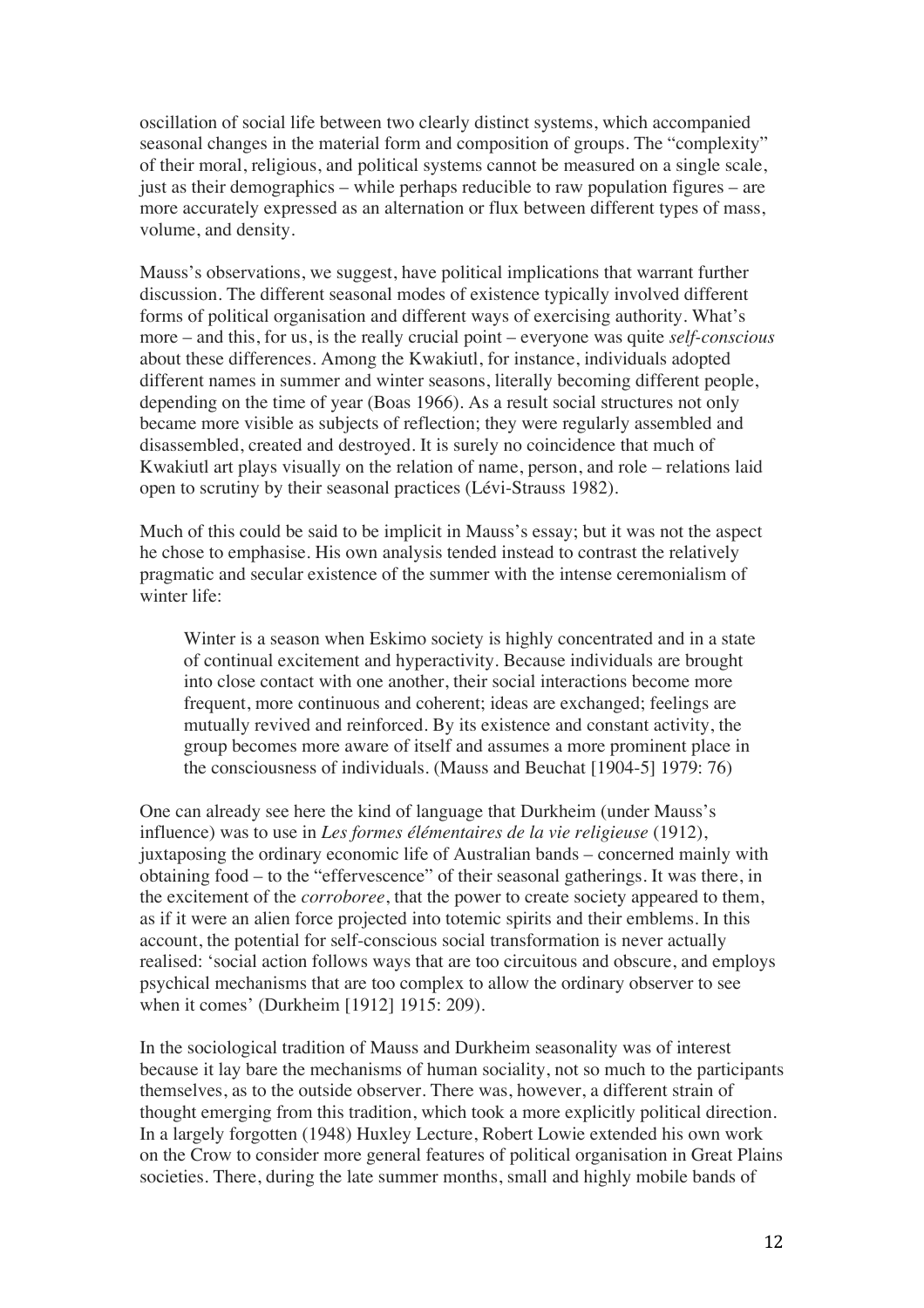Cheyenne and Lakota congregated in large settlements to make logistical preparations for the buffalo hunt, and for subsequent collective rituals. Lowie's conclusions were startling, and are worth citing at some length:

In order to ensure a maximum kill, a police force – either coinciding with a military club, or appointed *ad hoc*, or serving by virtue of clan affiliation – issued orders and restrained the disobedient. In most of the tribes they not only confiscated game clandestinely procured, but whipped the offender, destroyed his property, and, in case of resistance, killed him. The very same organisation which in a murder case would merely use moral suasion turned into an inexorable State agency during a buffalo drive. However … coercive measures extended considerably beyond the hunt: the soldiers also forcibly restrained braves intent on starting war parties that were deemed inopportune by the chief; directed mass migrations; supervised the crowds at a major festival; and might otherwise maintain law and order. (Lowie 1948: 18)

The 'unequivocal authoritarianism' that prevailed before a bison drive, and during the later Sun Dance rituals, was kept in check by the dispersal of sovereignty among tribal chiefs and police squads ("soldiers"), and also by the 'seasonal rhythm' of social life on the Great Plains. 'During a large part of the year', as Lowie (1948: 19) noted, 'the tribe simply did not exist as such; and the families or minor unions of familiars that jointly sought a living required no special disciplinary organisation. The soldiers were thus a concomitant of numerically strong aggregations, hence functioned intermittently rather than continuously'. Their sovereignty was no less real for its periodicity; and we must therefore accept that the Plains Indians knew something of state power (in Weber's [1919] sense of *Gewaltmonopol*; see Gerth and Mills 1946: 78), without ever having developed a state. In more recent evolutionary parlance, they were a kind of band/state amalgam.

Even more critically, Lowie observed that the Plains nations – like almost all societies of the Americas – were quite self-conscious about the dangers of authoritarian power. They created explicit mechanisms to limit its abuse, rotating the clan or warrior societies that held office so that anyone holding coercive powers one year would be subject to them the next. Much of the rest of Lowie's essay focuses on the role of chiefs, arguing that the power of political leaders over the largely 'anarchic' societies of the Americas was so carefully circumscribed as to exclude the internal emergence of permanent structures of coercion. Insofar as states – or indeed any peacetime powers of command – emerged in the Americas, he concludes, it could only have been through the power of prophecy, with religious figures claiming direct inspiration from the divine.

This is, of course, precisely the argument developed a generation later by Pierre Clastres in his famous (1974) essay *La Société contre l'État*. Clastres's essay follows Lowie's so closely<sup>8</sup> that it can only have been directly inspired by it. His argument – that stateless societies do not represent an evolutionary stage, innocent of higher

 <sup>8</sup> For example in its outline of chiefly authority as consisting of peacemaking, hospitality and oratory. Clastres does not cite Lowie; but in general he cites only ethnographic sources and never theoretical ones.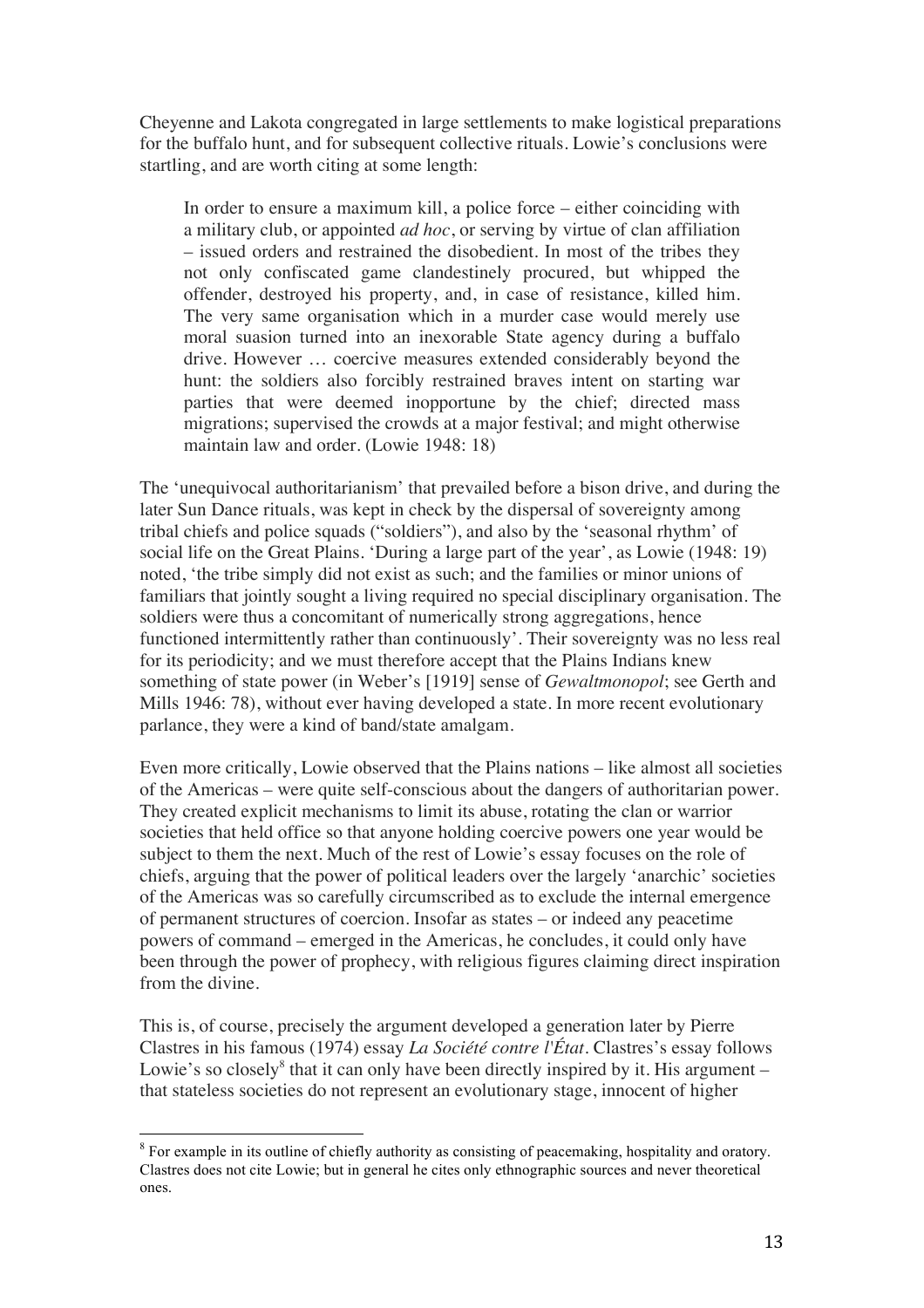organisation, but are based on self-conscious rejection of the principle of coercive authority – has been enormously influential. Still the one element not carried over by Clastres from Lowie is that of seasonal variations in modes of authority; and this despite the fact that many of the Amazonian societies he discusses did have very different structures at different times of year (cf. Maybury-Lewis 1979).<sup>9</sup>

The result of all this, we suggest, is that the promise of Mauss's early essay as a contribution to political anthropology has never been fully realised. His insights are known to us today largely through Durkheim, who stressed the dual seasonal structure of hunter-gatherer societies but turned away from the notion of political selfconsciousness; or through Clastres, who embraced the notion of political selfconsciousness but disregarded the role of seasonality in structuring hunter-gatherer social organisation. What, then, does this foray into the early  $20<sup>th</sup>$  century ethnography imply for the Upper Palaeolithic, and for social evolution in general?

## *Primal heterarchy*

As Gregory Monks (1981) pointed out some decades ago, the full implications of seasonality studies for archaeology may only be realised if the concept is extended from its traditional focus on environmental adaptation and subsistence to include a broader array of human activities, including ritual and trade. But the more fundamental break with established theories of social evolution comes, we suggest, when we begin to consider the significance of seasonal variations for modes of social organisation in their totality; in other words, cases where the same population might experience entirely different systems of economic relations, family structure, and political life at different times of year.

It is simply not possible to have an evolutionary progression such as 'band'-'tribe'- 'chiefdom'-'state' if your starting point is a society that moves effortlessly between institutions deemed exclusive to one category or another; or that experiences – as aspects of contemporary reality – what are supposed to be discrete stages of evolution, moving back and forth from bands to tribes or even organisations with elements of the state (such as a legitimate monopoly on the use of violence within a given territory). This may come as no surprise, and we are certainly not the first to critique the use of such models in archaeology and anthropology (see e.g. Sherratt 1995).10 But, more worryingly, seasonal dualism also throws into chaos more recent attempts to classify hunter-gatherers as either "simple" or "complex", since it assumes that supposedly diacritical features – like territoriality, social ranking, material acquisitiveness, or competitive display – will be put into effect at certain times of year, but then effectively reversed at others, routinely, within the same population.

<sup>&</sup>lt;sup>9</sup> A common objection to Clastres' argument is to ask how Amazonian societies could have consciously organised themselves against the emergence of forms of authority they had never actually experienced. But, as demonstrated by the Nambikwara example or those of the Gê and Bororo societies of central Brazil – who break up their wet season villages to form smaller "trekking" bands under the authority of male elders – this is not so much of a mystery as sometimes suggested (cf. Gross 1979).<br><sup>10</sup> The tradition of 'oppositional thinking' (e.g. bands *versus* tribes, etc.) on which such models are

based has its roots in the "stadial" evolutionism of the Scottish Enlightenment, which insisted both on the essential singularity of human social forms, and on their direct correlation with modes of subsistence (see O'Brien 1993).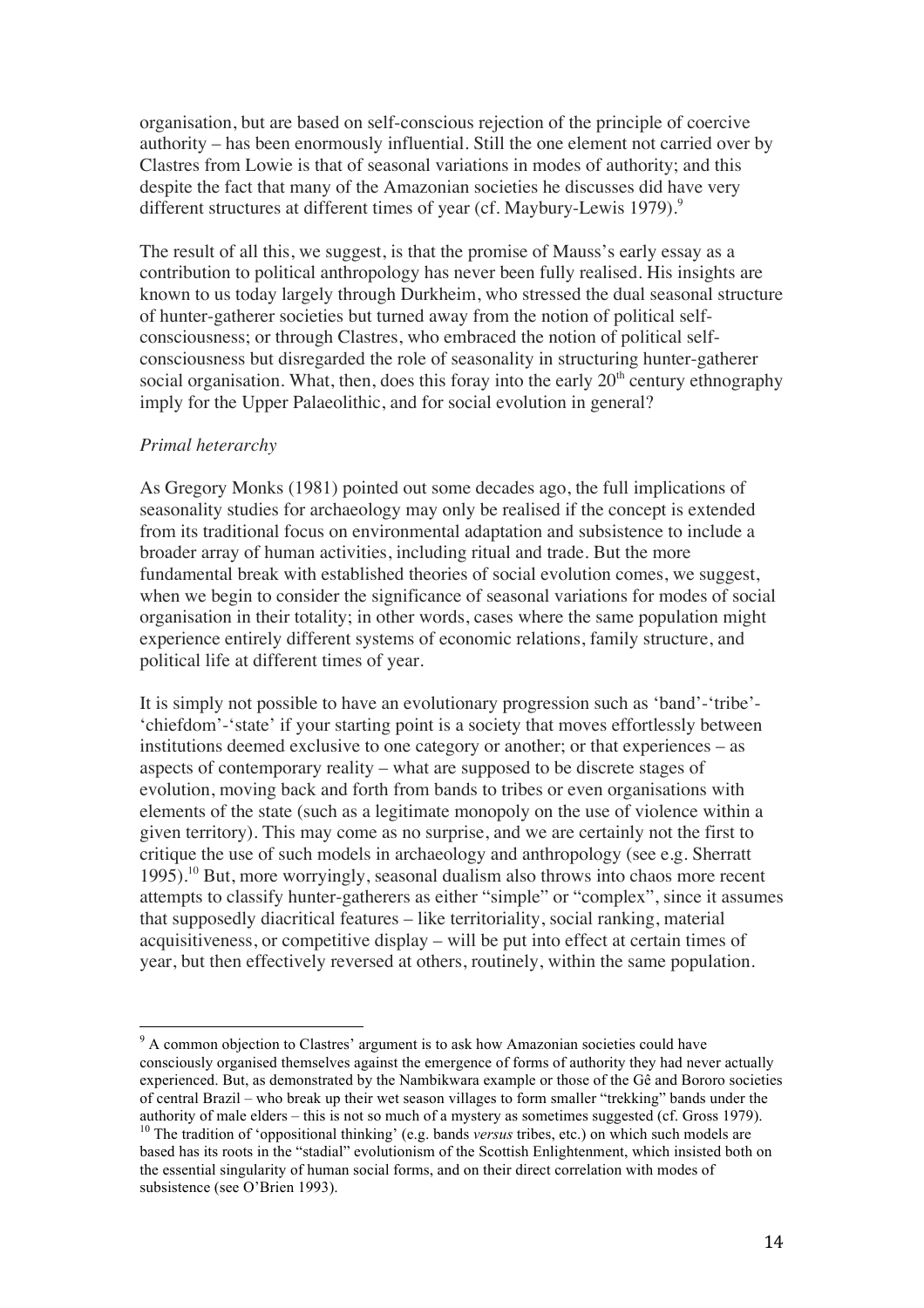What specific bearing do these observations have on the archaeological record of Upper Palaeolithic Europe, with its sporadic but striking evidence for social inequality? There can be little doubt that humans inhabiting the northern latitudes of the Pleistocene world experienced much sharper seasonal variations than their contemporaries elsewhere. But to what extent does archaeological evidence support the idea that their social structures alternated in harmony with such variations, for example through patterns of regular aggregation and dispersal, linked to the seasonal predation of large migratory game? And if so, how might such alternations be associated with conscious changes in political organisation? The archaeological literature on this topic is voluminous, and here we can offer only a brief – but hopefully representative – summary of the major points.

### *Seasonality and social evolution in the Upper Palaeolithic*

The identification of aggregation sites, and their relationship to seasonal variations in hunter-gatherer ecology, is in fact a long-standing methodological problem in Palaeolithic archaeology. Attempts to tackle this problem have nearly always been informed by the ethnography of recent hunter-foragers. Lewis Binford's (1978) pioneering ethno-archaeological work, undertaken among the Nunamuit during the 1960s, was exemplary in this respect. Motivated in part by the desire to understand such variations through their material traces, Binford (2001: 11-31) later acknowledged Mauss and Beuchat's essay as a guiding influence. Mauss' work on seasonality was also a stimulus for early studies of Upper Palaeolithic settlement patterns by Margaret Conkey (1980) and Randall White (1985).

Focussing on the valley systems of the French Périgord, White identified a close spatial association between the larger sites and natural "choke points" along the Dordogne and Vézère, such as fords or meanders: ideal locations for intercepting herds of reindeer on their seasonal migrations. Close analysis of site size and location, combined with seasonality studies on reindeer tooth and antler (Delpech 1978), led him to propose that Magdalenian hunter-gatherers in southwest France (one of the most densely populated areas of Palaeolithic Europe) followed a 'cycle of annual [winter] aggregation and [summer] dispersion' – prompting him to draw direct comparisons with Mauss's description of the Inuit.

Turning to northern Spain, the famous cave sites of Altamira and Castillo were identified long ago as aggregation locales based on their topographical location, the dominance of seasonally available resources (deer, ibex, shellfish) in associated faunal assemblages, and the sheer density of painted and engraved imagery within them (Straus 1977). In her 1980 study, Conkey added a detailed analysis of decoration on portable bone and antler objects, identifying patterns of spatial and stylistic variation that, in her view, supported an aggregation/dispersal model of late Upper Palaeolithic settlement on the Cantabrian coast. She further proposed a link between episodes of aggregation and heightened levels of artistic and ritual activity; but like earlier hypotheses, those of Conkey remained limited by the rudimentary excavation methods of the caves' original investigators in the early  $20<sup>th</sup>$  century.

Olga Soffer's comprehensive (1985a) analysis of Upper Palaeolithic remains on the Central Russian Plain led her to interpret differences of site-scale and complexity as evidence of seasonal variability, reflecting the sharply uneven distribution of animal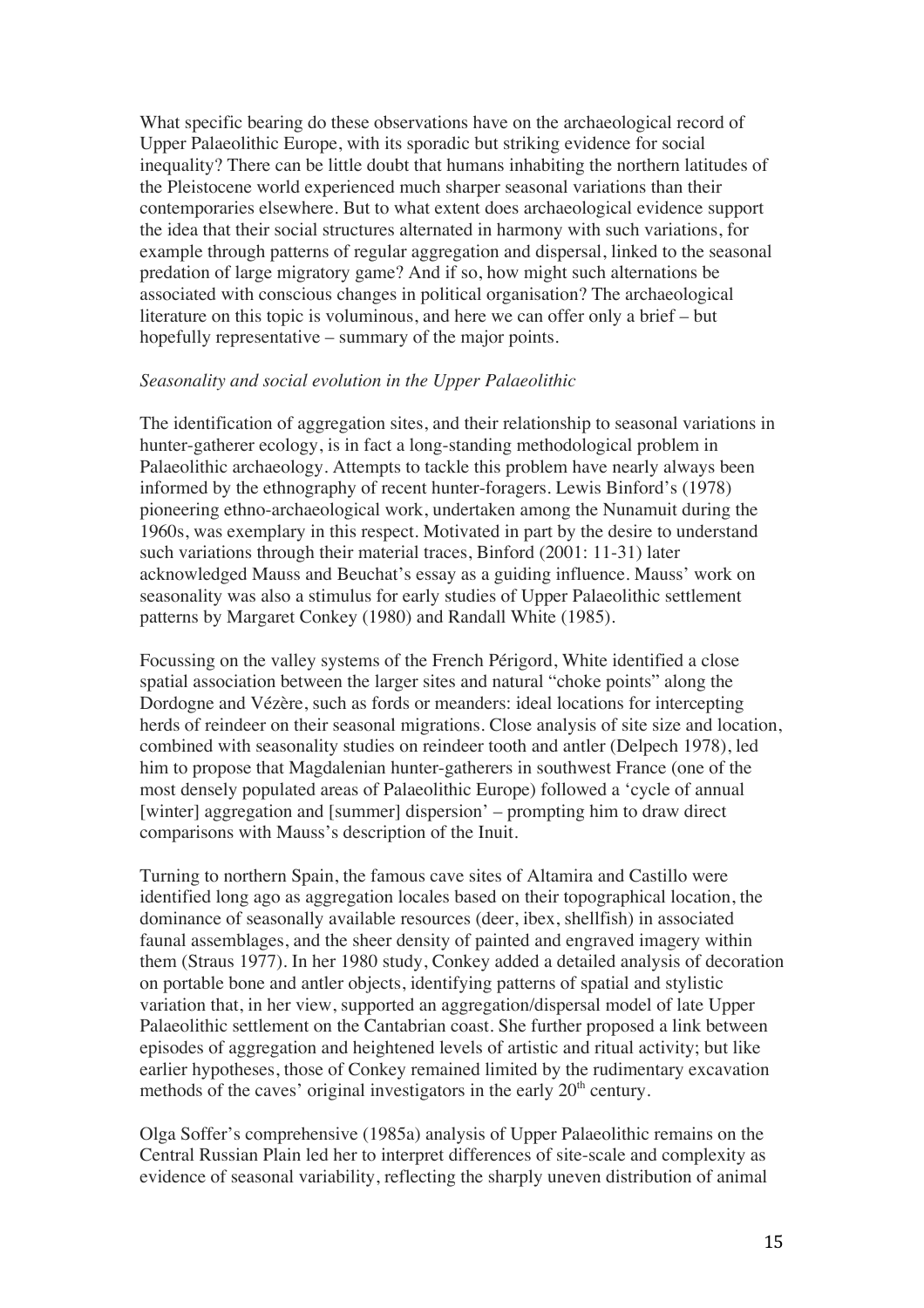resources on the periglacial "mammoth steppe". Spectacular settlements such as Mezhirich and Mezin – with their mammoth-bone dwellings, abundant portable art, fixed storage installations, and imports of amber and marine shell – were suggestively aligned on major river systems (Dnepr and Desna), which also channelled the annual north-south movements of steppe bison, horse, reindeer, and mammoth. Sites lacking those features typically occurred at higher elevations, away from the floodplains, forming 'seasonal and occupational variants of the same settlement system'. Intriguingly the pattern here does not seem to have been one of aggregation and dispersal over long distances, but of more limited oscillations between warm and cold-weather base camps, with the latter exhibiting a greater density of trade items, personal ornaments, and elaborate architecture: a process of flux that Soffer (again echoing Mauss) sees as driven, less by environmental pressures, than by social and ideological factors (see also Soffer 1985b).

Among the most richly documented areas of Upper Palaeolithic habitation in Europe are the Pavlov Hills of southern Moravia. Prior to the last glacial maximum this region formed part of a narrow belt of forest-steppe vegetation, linking the valley of the Danube and the northern European plain, and bridging the non-glaciated zones of eastern and western Europe (Svoboda et al. 2000). The largest Moravian settlements, such as Dolní Věstonice I and II, are characterised by planned dwellings, extensive cooking areas, diverse craft activities, and also elaborate burials, figural art, and evidence of long-distance trade in the form of exotic stone, shell, and pigments. An abundance of plant and wetland resources, combined with exploitation of both large and small game, made year-round habitation a possibility at such locations (Mason et al. 1994; cf. Svoboda 2001). This possibility does not in itself preclude marked seasonal variations in the density of human activity and occupation, as indicated by impressive accumulations of mammoth remains at the majority of Moravian sites. It is still debated whether these accumulations result from large-scale, coordinated hunting (Musil 1994), or simply from the location of settlements adjacent to available carcasses (Soffer 1993). Either way it is clear that seasonal abundance of bone, ivory and frozen meat provided opportunities for social gatherings of considerable scale and intensity (Svoboda et al. 2005), and various other lines of evidence support the current interpretation of these hunter-gatherer "mega-sites" as aggregation points 'where sizeable groups of people gathered between early autumn and the spring months' (Soffer 2000: 59).

The quantity and quality of palaeo-environmental data to support such interpretations has increased markedly in recent decades. Inferences about prehistoric hunting strategies are now routinely made on the basis of bone, tooth, and antler from archaeological prey assemblages, which exhibit growth marks indicating the age of the animal at death and the season in which it was killed. Studies of this kind are supplemented by isotopic analyses to determine the migration patterns and diet of hunted game (e.g. Vlačiky et al. 2013). Rather than a uniform pattern of aggregation and dispersal, this growing body of information indicates a complex mosaic of seasonal hunting strategies and types of mobility across the forest, steppe, and tundra zones of southwest France (Pike-Tay and Bricker 1993), the Middle Danube (Nývltová Fišáková 2013), and central-eastern Europe (Péan 2001).<sup>11</sup>

<sup>&</sup>lt;sup>11</sup> In the latter regions, seasonal mobility has been further linked to the large-scale movement of flint for manufacturing tools and weapons, notably between the Kraków Basin (in southern Poland) and the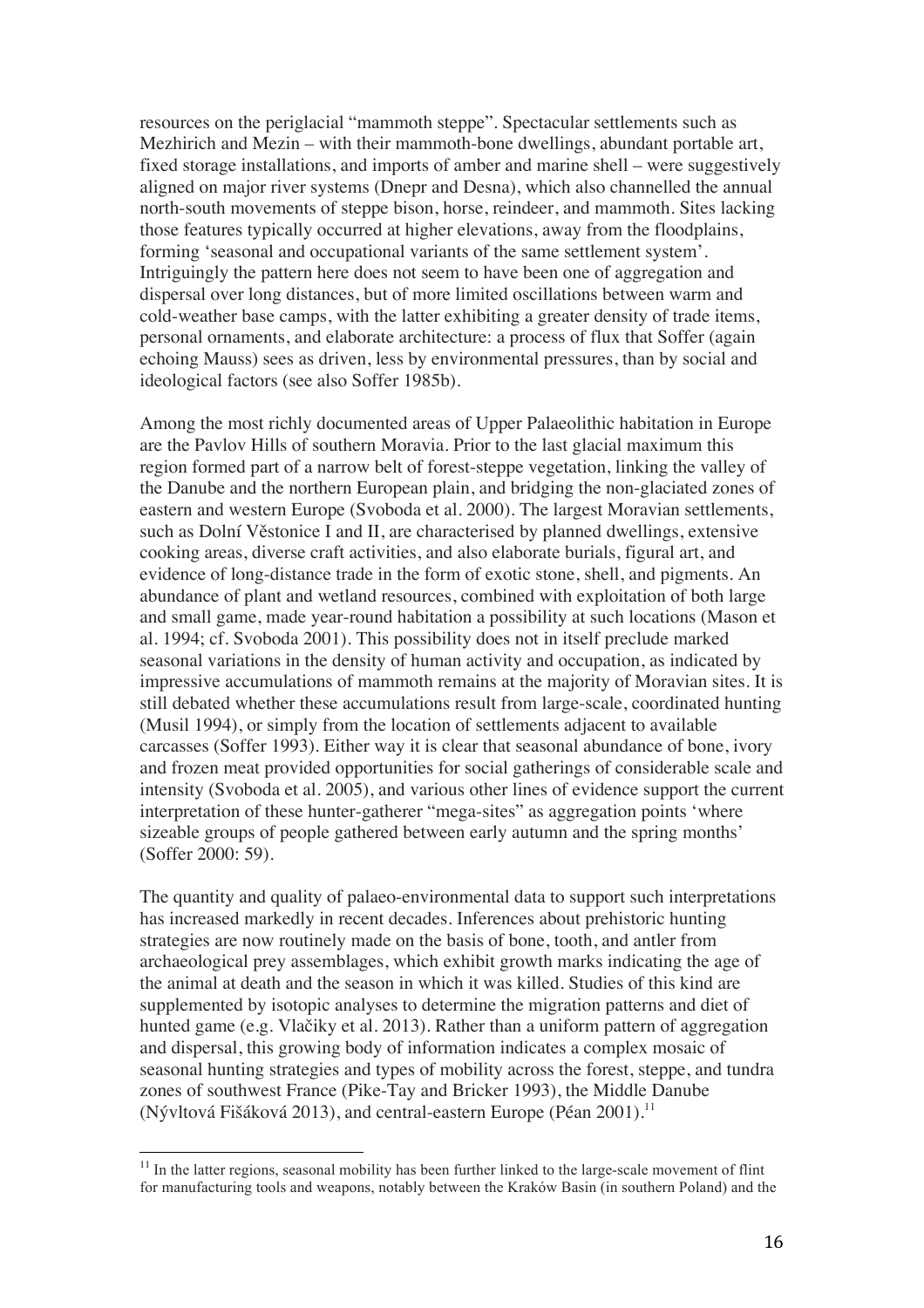Allowing for such regional and local variability, it seems reasonable to conclude that the movements, activities, and social lives of human populations in many parts of Upper Palaeolithic Europe were organised in accordance with pronounced seasonal variations in climate and resources, notably the annual or biennial migrations of large game. Furthermore, and as outlined above, evidence for heightened cultural creativity and social differentiation – including the elaborate funerary rituals and monumental dwellings of Ice Age Europe – clusters repeatedly at points of intense aggregation along natural (often riverine) corridors, from the Vézère to the Dnestr, offering seasonal access both to migrating herds and an abundance of floodplain resources. This, we suggest, is no coincidence.

To be clear, we are not arguing that such seasonal variations actually caused changes in human social or cognitive capacities, at least not in any "hard wired" sense. What we instead propose is that strongly dualistic patterns of organisation – such as seem likely to have existed along the glacial fringe of Upper Palaeolithic Europe – created particular opportunities for the conscious and reflexive elaboration of social structures. This is revealed, in the archaeological record, as an apparent explosion of expressive activities that address perennial problems of social life, such as the relations between men and women, people and animals, or life and death; and also in the instrumental use of symbolic resources, as groups and individuals explored new types of political arrangements – hierarchical and egalitarian – and ways of expressing them materially. $12$ 

## *Conclusion: farewell to the "childhood of man"*

The archaeological record of Ice Age Europe is, to the archaeologist, as the ethnographic record of the Inuit was to the anthropologist: a world of structured extremities where elementary features of human sociality, otherwise imperceptible, are laid open to investigation. Similarly structured variations may lie behind the much later phenomenon of Göbekli Tepe, where isotopic studies now link the construction of "stone temples" with periods of annual superabundance, when large herds of gazelle descended onto the Harran Plain (Lang et al. 2013). It is relevant, in this context, that despite their monumentality, each of these massive structures appears to have had a relatively short lifespan, culminating in the rapid and deliberate infilling of its walls with the remains of large-scale feasting: hierarchies raised to the sky, only to be swiftly torn down again.

Viewed in a larger perspective, all this suggests new questions about the origins of agriculture, urbanism, and many other aspects of settled life. This, however, is not the

<u> 1989 - Andrea Santa Alemania, poeta esperanto-se especial de la propia de la propia de la propia de la propia</u>

Vag River (in western Slovakia), where an overwhelming majority of stone tools are made on exotic raw materials, originating between 60 and 300 km away from their places of discovery (Kozłowski ed. 1989).

 $12$  It may be significant, in this respect, that the much earlier human occupation at Blombos Cave – with its clear signs of cultural complexity and symbolic expression – also formed part of a seasonal migratory round, as indicated by recent studies of blue antelope dentition from Middle Stone Age deposits (Faith and Henshilwood, in press). Similar correlations between pronounced seasonal variations and evidence of "cultural complexity" might also be sought in other areas of early human expansion, such as the later Palaeolithic of the Indian subcontinent (cf. James and Petraglia 2005) and western Asia (Maher et al. 2012).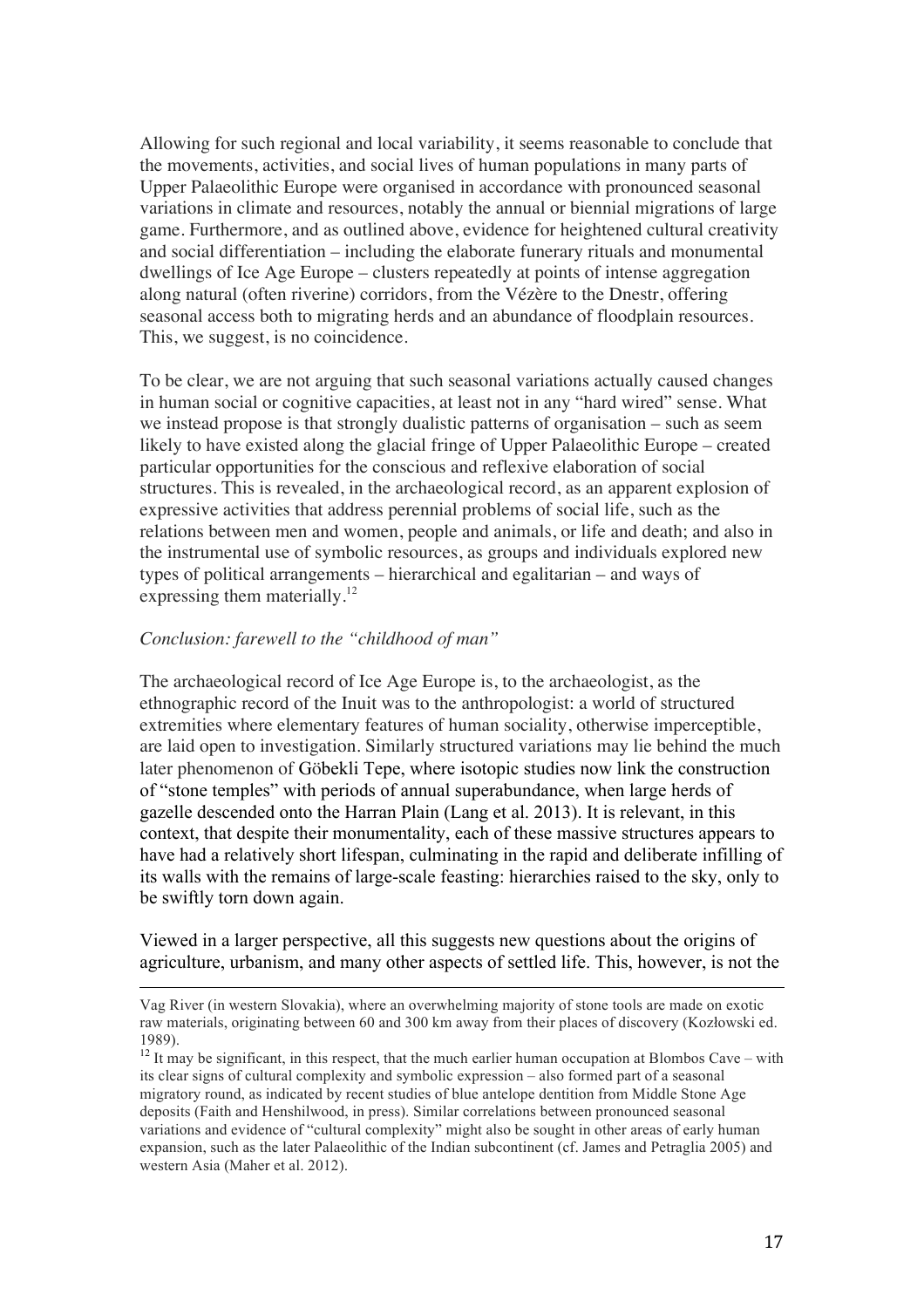place to explore them. Instead, by way of conclusion, we return to the question of self-consciousness and, in deference to Henry Myers, to the themes of ritual and religion. Mauss ended his essay by suggesting that the seasonal ebb and flow of Inuit sociality – with its alternations between times of collective intensity and pragmatic, individualistic dispersal – is a general feature of all human societies. Simply put we are incapable, psychologically and emotionally, of living in constant awareness of our full social universe. But he also held that it was in the moments of effervescence, of ritual intensity, that we become most clearly aware of our social existence, and hence capable of creating new social forms, even if we are never quite conscious of how we achieve this.

Most contemporary theories of ritual follow a similar line of argument. The assumption is that ritual seasons – for instance, the period between Carnival and Lent in Medieval Europe, or the Christmas/New Year "holiday season" in modern Europe, or even individual rites of passage – are miniature versions of such ancient seasons of collective effervescence. As such they are often assumed to be, in one way or another, statements of unity and cohesion. Ritual is mostly presented as a celebration of cosmic order, which provides a foundation for social life. The most sophisticated and, to our minds, compelling formulations of this position are Maurice Bloch's (2008) notion of the "transcendental" versus "transactional" realms; and Seligman et al.'s (2008) argument that ritual creates a "subjunctive" or "as if" domain of order, consciously set apart from a reality that is always seen  $-$  in a contrasting light  $-$  as fragmented and chaotic.

These recent studies draw insights from cognitive and developmental psychology to argue that ritual is, in essence, an extension of the logic of etiquette. Social roles, corporate groups, and most everything we call 'social structure' does not really exist in this perspective; or better does not exist in the concrete, empirical way we like to imagine. It is all a kind of collective make-believe that we are continually bringing into existence, either in very small ways – such as everyday acts of respect towards elders, or saying "please" and "thank you" – or in very large ways – like collective rituals when abstractions such as 'clans', 'moieties', 'movements' or 'nations' are temporarily given physical form and expression.

Bloch (following Harris [2000]) has even suggested that this is precisely what the Upper Palaeolithic Revolution actually consisted of: the emergence of an apparently unique human capacity to create such imaginary and transcendent social realms, as reflected in the efflorescence of pictorial art, elaborate structures for dwelling, clothing and ornamentation, and burials in which the bodies of the deceased were organised into complex dioramas. This is a powerful line of argument, but it has always been confronted with a major problem: rituals do not always act to reinforce order, deference, hierarchy, or respect for social form. Sometimes they have just the opposite effect.

Even before the popularity of Mikhail Bakhtin's ([1940] 1993) work on the "carnivalesque" there was a lively literature about the subversive potential of seasonal festivals like the Roman Saturnalia, the medieval carnival, and May Day – their possibilities as 'rituals of rebellion' or attempts to create a 'world turned upside down'. Such rituals would typically alternate between dramatic assertions of social and cosmic hierarchy, and apparently revolutionary moments where all eminences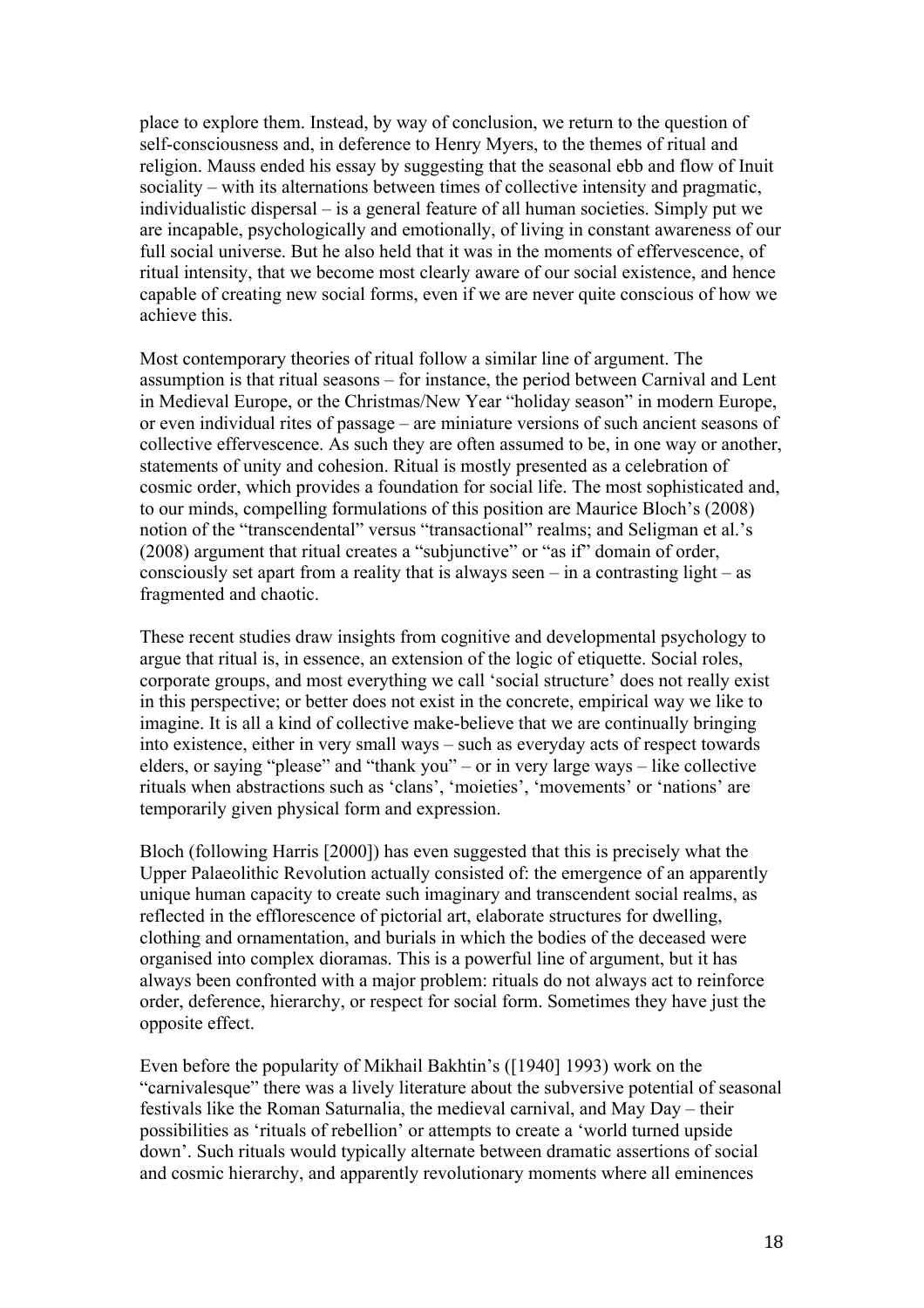were toppled to the mud, intentionally cast into disarray. Were such processes genuinely subversive or, in the end, merely ingenious methods of maintaining social order? Such questions are no doubt as old as the rituals themselves.<sup>13</sup>

Looking back at the literature on seasonality and social structure, we find the same kind of confusion. The Durkheimian tradition suggests that times of seasonal aggregation should also be moments for the assertion of an ultimate collective authority, even the birth of religion itself. Yet Mauss's own Inuit material suggested how just the opposite could be the case. With seasonal gatherings the authority of fathers and husbands, rules of property and even sexual propriety, were more likely to be challenged, subverted, or simply melt away. The societies of the Great Plains created structures of coercive authority that lasted throughout the entire season of hunting and the rituals that followed, dissolving when they dispersed into smaller groups. Those of Central Brazil, by contrast, dispersed into foraging bands as a way of asserting a patriarchal authority that was ineffectual in village settings. And the Kwakiutl of the Northwest Coast explored still other possibilities, granting effective police powers to performers in the Midwinter Ceremonial (the "bear dancers" and "fool dancers") that could be exercised only during the performance of the ritual itself.

There is no pattern here. Or, if there is one, it resides precisely in the fact that this shifting back and forth allowed mature and self-conscious political actors to be continually aware that *no* social order was immutable: that everything was at least potentially open to negotiation, subversion, and change. Are rituals and ritual seasons expressions of arbitrary authority or venues of social creativity? Are they, in essence, reactionary or progressive? Were our earliest ancestors simple and egalitarian, or complex and stratified? Are humans good or bad? Perhaps all these questions blind us to what really makes us human, which is our capacity – as moral and social beings – to negotiate between such alternatives.

To conclude, we do not have to choose between an egalitarian or hierarchical start to the human story. We just have to bid farewell to the childhood of man and acknowledge – as Lévi-Strauss insisted – that our early ancestors were not just our cognitive equals, but our intellectual and philosophical peers too. Likely as not, our Palaeolithic forbears were aware, at least in a very broad sense, of many later social possibilities. Likely as not they grappled with the paradoxes of social creativity just as much as modern theorists, and understood them – at least the most reflexive among them – just as much, which means also just as little. Perhaps this is what being 'intellectually modern' actually means. If there is a riddle here it is why, after millennia of constructing and disassembling forms of hierarchy, *Homo sapiens* – supposedly the wisest of apes – allowed permanent and intractable systems of inequality to first take root?

<sup>&</sup>lt;sup>13</sup> As Peter Burke (2009: 283-5) notes, the idea that rituals of rebellion were simply "safety valves" or ways of allowing common folk to "let off steam" is first documented only two years after the invention of the steam engine – the favoured metaphor had earlier been to let off the pressure in a wine cask. At the same time, however, medieval authorities were keenly aware of the fact that most peasant revolts or urban insurrections would begin precisely during such ritual moments (see Bercé 1976). Those who turned the world upside down were often reluctant to put it back the right way up again. Consider also Caillois' seminal essay on "the festival", written for Bataille's College de Sociologie in the 1930s (trans. 2001). It went through two drafts, the first holding forth the festival as a model for revolutionary social liberation, the second, as a harbinger of facism.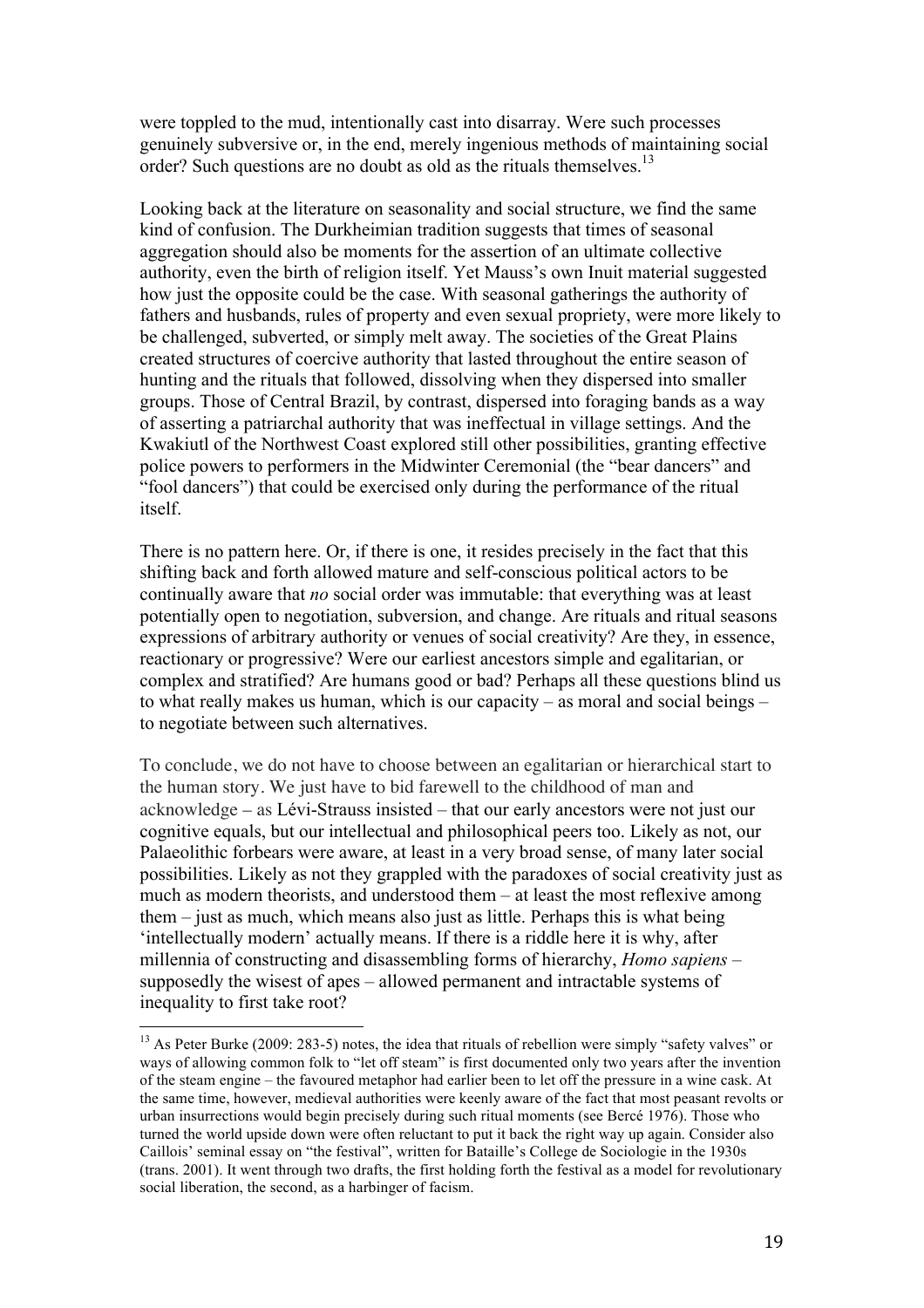## REFERENCES

ACEMOGLU, D. and J. ROBINSON. 2009. Foundations of societal inequality. *Science* **326: 5953**, 678-679.

ASPELIN, P. 1976. Nambicuara economic dualism: Lévi-Strauss in the garden, once again. *Bijdragen tot de Taal-, Land- en Volkenkunde* **132:1**, 1-32.

BANNING, E.B. 2011. So fair a house: Göbekli Tepe and the identification of temples in the Pre-Pottery Neolithic of the Near East. *Current Anthropology* **52: 5**, 619-660.

BADER, N.O. and L.A. MIKHAJLOVA. 1998. *Upper Palaeolithic Site Sungir (Graves and Environment).* Moscow: Scientific World.

BAILEY, F.G. 1978. Tertius Gaudens aut Tertium Numen. In *Scale and social organization* (F. Barth ed.), 194-214. Oslo; Bergen; Tromsø: Universitetsforlaget; Norwegian Research Council for Science and the Humanities.

BAKHTIN, M.M. 1993. *Rabelais and his world*. (trans. H. Iswolsky) Bloomington: Indiana University Press.

BERCÉ, Y-M. 1976. *Fête et révolte*. Paris: Hachette.

BINFORD, L. 1978. *Nunamiut ethnoarchaeology*. New York; London: Academic Press.

BINFORD, L. 2001. *Constructing frames of reference: an analytical method for archaeological theory building using hunter-gatherer and environmental data sets*. Berkeley: University of California Press.

BLOCH, M. 2008. Why religion is nothing special but is central. *Philosophical Transactions of the Royal Society* B **363:1499**, 2055-2061.

BOAS, F. 1966. *Kwakiutl Ethnography* (edited by Helen Codere). Chicago: Chicago University Press.

BOEHM, C. 1999. *Hierarchy in the forest: the evolution of egalitarian behaviour.*  Cambridge, Mass.; London: Harvard University Press.

BRAVO, M.T. 2006. Against determinism: a reassessment of Marcel Mauss's essay on seasonal variations. *Inuit Studies* **30:2**, 33-49.

BRITTON, K., V. GRIMES, L. NIVEN, T.E. STEELE, S. McPHERRON, M. SORESSI, T.E. KELLY, J. JAUBERT, J-H. HUBLIN, and M.P. RICHARDS. 2011. Strontium isotope evidence for migration in late Pleistocene Rangifer: implications for Neanderthal hunting strategies at the Middle Palaeolithic site of Jonzac, France. *Journal of Human Evolution* **61: 2**, 176-185.

BURKE, P. 2009. *Popular culture in early modern Europe.* Farnham: Ashgate. CAILLOIS, R. 2001. *Man and the sacred.* (trans. M. Barash) Illinois: University of Illinois Press.

CHILDE, V.G. 1954. Early forms of society. In *A History of Technology, Volume 1: From Earliest Times to the Fall of Ancient Empires* (C. Singer, E.J. Holmyard, and A.R. Hall eds.), 38-54*.* Oxford: Clarendon Press.

CLASTRES, P. 1974. *La Société contre l'État. Recherches d'anthropologie politique*. Paris: Minuit.

COHEN, A. 1974. *Two-dimensional Man. An essay on the anthropology of power and symbolism in complex society.* Berkeley and Los Angeles: University of California Press.

CONKEY, M. 1980. The identification of prehistoric hunter-gatherer aggregation sites: the case of Altamira. *Current Anthropology* **21: 5**, 609–630.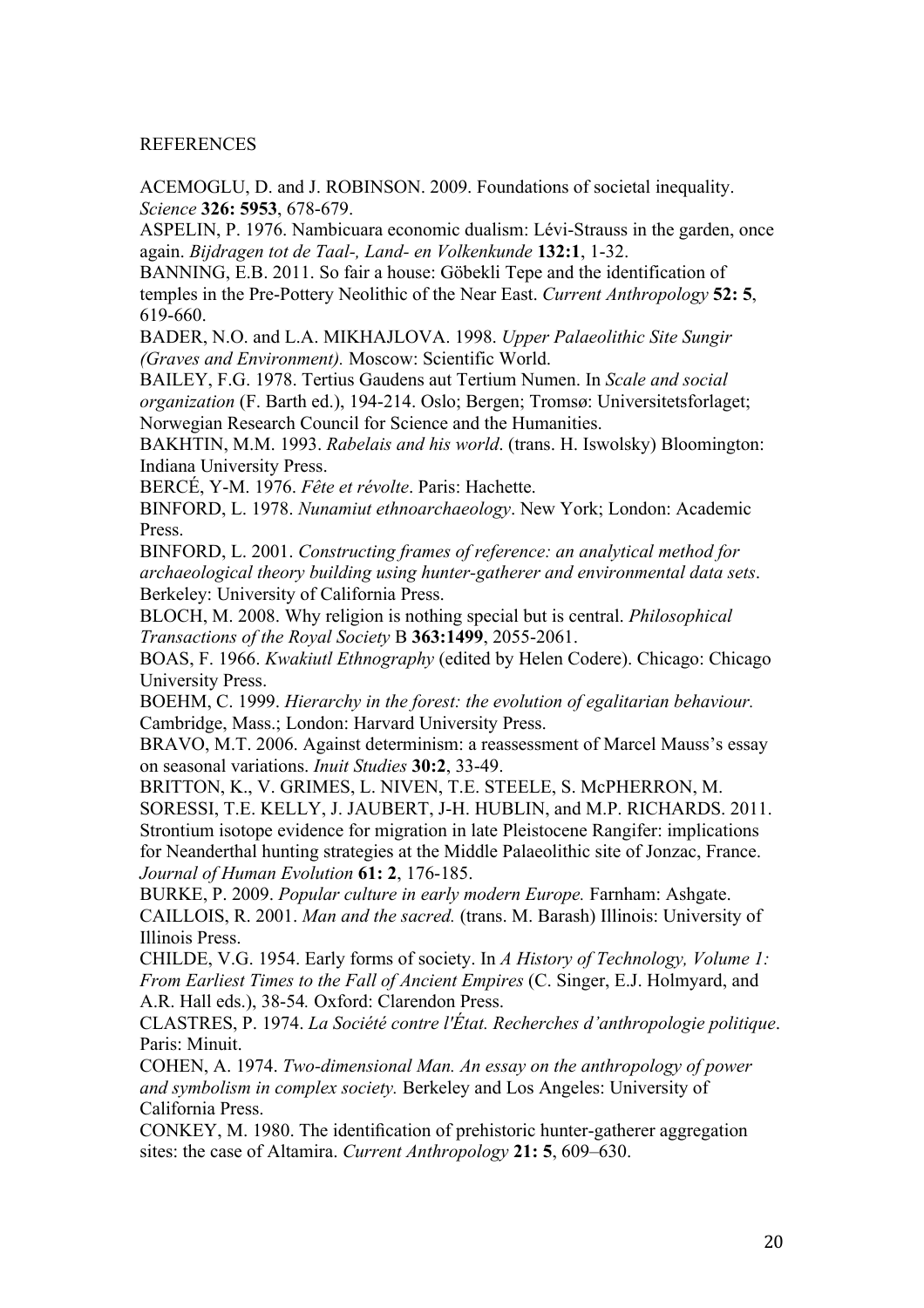COWGILL, L. MEDNIKOVA, M.B., BUZHILOVA, A.P., and E. TRINKAUS. 2012. The Sunghir 3 Upper Paleolithic juvenile: pathology versus persistence in the Paleolithic. *International Journal of Osteoarchaeology* DOI: 10.1002/oa.2273. CUNLIFFE, B. (ed.) 1998. *Prehistoric Europe: An illustrated history.* Oxford: Oxford University Press.

DELPECH F. 1978. Les faunes magdaléniennes et aziliennes. In *Le gisement préhistorique de Duruthy à Sorde-l'Abbaye (Landes)* (ed.) R. Arambourou, 110-116. Paris: Société préhistorique française.

DIAMOND, J. 2012. *The world until yesterday*. London: Allen Lane.

DIETRICH, O., M. HEUN, J. NOTROFF, and K. SCHMIDT. 2012. The role of cult and feasting in the emergence of Neolithic communities. New evidence from Göbekli Tepe, south-eastern Turkey. *Antiquity* **86**: 674-695.

DOUGLAS, M. 1966. *Purity and danger: an analysis of the concepts of pollution and taboo.* London: Routledge.

DUNBAR, R.I.M. 1996. *Grooming, gossip and the evolution of language.* London: Faber and Faber.

DUNBAR, R.I.M., LEHMANN, J., KORSTJENS, A.H., and J.A.J. GOWLETT. 2014. The road to modern humans: time budgets, fission-fusion sociality, kinship and the division of labour in hominin evolution. In R.I.M. Dunbar et al. (eds.), 333-355. DUNBAR, R.I.M., C. GAMBLE, and J.A.J. GOWLETT (eds.) 2014. *Lucy to* 

*Language: The Benchmark Papers.* Oxford: Oxford University Press.

DURKHEIM, E. [1912] 1915. *The elementary forms of religious life.* London: G. Allen & Unwin.

DURKHEIM, E. 2005. The dualism of human nature and its social conditions. *Durkheimian Studies* **11**, 35-45.

EHRENREICH, R.M. CRUMLEY, C.L., and J.E. LEVY (eds.) 1995. *Heterarchy and the analysis of complex societies*. Archeological papers of the American Anthropological Association 6. Arlington, Va: American Anthropological Association.

FLANNERY, K. and J. MARCUS. 2012. The creation of inequality: how our prehistoric ancestors set the stage for monarchy, slavery, and empire. Harvard: Harvard University Press.

FUKUYAMA, F. 2011. *The origins of political order: from prehuman times to the French Revolution.* London: Profile.

GAMBIER, D. 1992. Les populations magdaléniennes en France. In *Le peuplement Magdalénien* (CTHS ed.), 41-51. Paris: Actes du Colloque de Chancelade 10-15 Octobre 1988.

GAMBLE, C. 1998. The peopling of Europe, 700,000 - 40,000 years before the present. In Cunliffe (ed.), 5-41.

GAMBLE, C. 2012. Creativity and complex society before the Upper Palaeolithic transition. In *Origins of human innovation and creativity* (S. Elias, ed.), 15-21. Amsterdam: Elsevier.

GAMBLE, C. 2013. Durkheim and the primitive mind: an archaeological retrospective. In *Durkheim in dialogue: a centenary celebration of the elementary forms of religious life* (ed.) S.L. Hausner, 124-142. Oxford: Berghahn.

GERTH, H.H. and C.W.MILLS (eds.) 1946. *From Max Weber: essays in sociology.*  New York: Oxford University Press.

GROSS, D.R. 1979. 1979 A new approach to central Brazilian social organisation. In *Brazil: Anthropological Perspectives. Essays in Honor of Charles Wagley* (eds.) M. L. Margolis and W. E. Carter, 321-342. New York: Columbia University Press.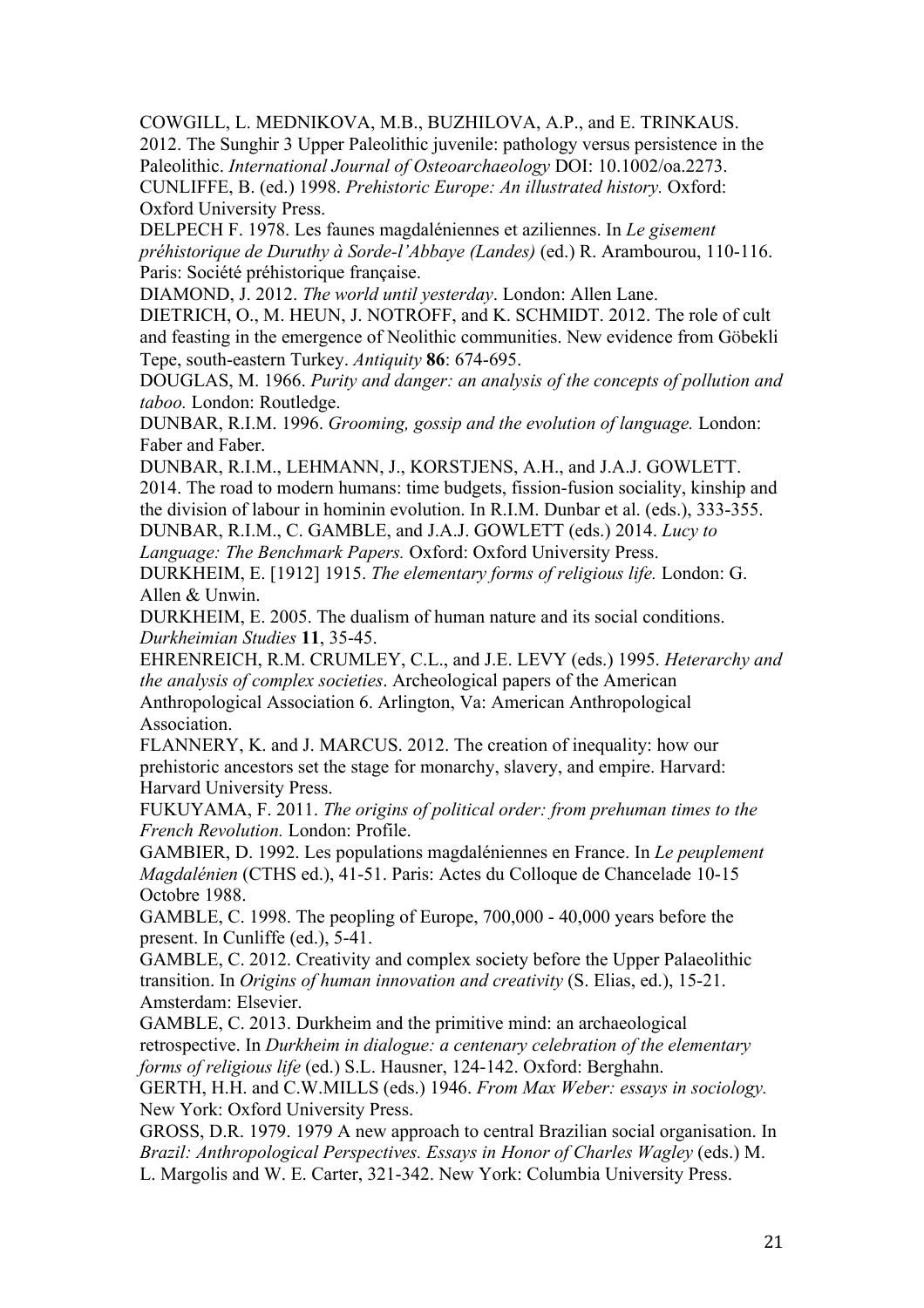HARRIS, P. 2000. *The work of the imagination: understanding children's worlds*. Oxford, UK: Blackwell.

HAYDEN, B. 1990. Nimrods, piscators, pluckers, and planters: the emergence of food production. *Journal of Anthropological Archaeology* **9**: 31-69.

HAYDEN, B. 2009. The proof is in the pudding: feasting and the origins of domestication. *Current Anthropology* **50:5**, 597-601.

HENSHILWOOD, C.S. 2007. Fully symbolic sapiens behaviour: innovation in the Middle Stone Age at Blombos Cave, South Africa. In *Rethinking the Human Revolution: new behavioural and biological perspectives on the origins and dispersal of modern humans* (eds.) C. Stringer and P. Mellars, 123-132. MacDonald Institute Research Monograph series: Cambridge, University of Cambridge Press.

HENSHILWOOD, C.S., D'ERRICO, F. VAN NIEKERK, K.L., COQUINOT, Y., JACOBS, Z., LAURITZEN, S-E. MENU, M., and R. GARCÍA-MORENO. A 100,000 year old ochre-processing workshop at Blombos Cave, South Africa. *Science* 334: 219-222.

HENRY-GAMBIER, D. 2003. Évolution des pratiques funéraires en Italie au Paléolithique supérieur. In *Comportement des hommes du Paléolithique moyen et supérieur en Europe* (eds.) D. Vialou, J. Renault-Miskovsky, M. Patou-Mathis, 213- 229. Liège: ERAUL.

HEWITT, G. 2000. The genetic legacy of the Quaternary ice ages. *Nature* **405**, 907- 913.

INGOLD, T. 1999. On the social relations of the hunter-gatherer band. In *The Cambridge encyclopedia of hunters and gatherers* (eds.) R. B. Lee and R. Daly, 399- 410. Cambridge : Cambridge University Press.

JAMES, W. and N. ALLEN. 1998. *Marcel Mauss: a centenary tribue.* New York; Oxford: Berghahn.

JAMES, H.V.A. and M.D. PETRAGLIA. 2005. *Modern human origins and the evolution of behaviour in the Later Pleistocene record of South Asia.* Current Anthropology **46:5**, 3-27.

KELLY, R.L. 2013. *The lifeways of hunter-gatherers: the foraging spectrum.*  Cambridge: Cambridge University Press.

KLEIN, R.G. 2001. Southern Africa and modern human origins. *Journal of Anthropological Research* **57:1**, 1-16.

KLÍMA, B. 1988. A triple burial from the Upper Palaeolithic of Dolní Věstonice, Czechoslovakia. *Journal of Human Evolution* **16**: 831-835.

KNAUFT, B.B. 1994. Violence and sociality in human Evolution. *Current Anthropology* **32**, 391–428.

KOZŁOWSKI, J.K. (ed.) 1989. "Northern" (Erratic and Jurassic) flint of South Polish origin in the Upper Palaeolithic of Central Europe. Krakow: Institute of Archaeology Jagiellonian University; Lawrence: Department of Anthropology University of Kansas.

KUHN, S.L. and M.C. STINER 2006. What's a mother to do? The division of labor among Neanderthals and modern humans in Eurasia. *Current Anthropology* **47:6**, 953-980.

LANG, C., PETERS, J., PÖLLATH, N., SCHMIDT, K., and G. GRUPE. 2013. Gazelle behaviour and human presence at early Neolithic Göbekli Tepe, south-east Anatolia. *World Archaeology* **45:3**, 410-429.

LEE, R.B. and I. DEVORE. (eds.) 1968. *Man the Hunter.* Chicago: Aldine.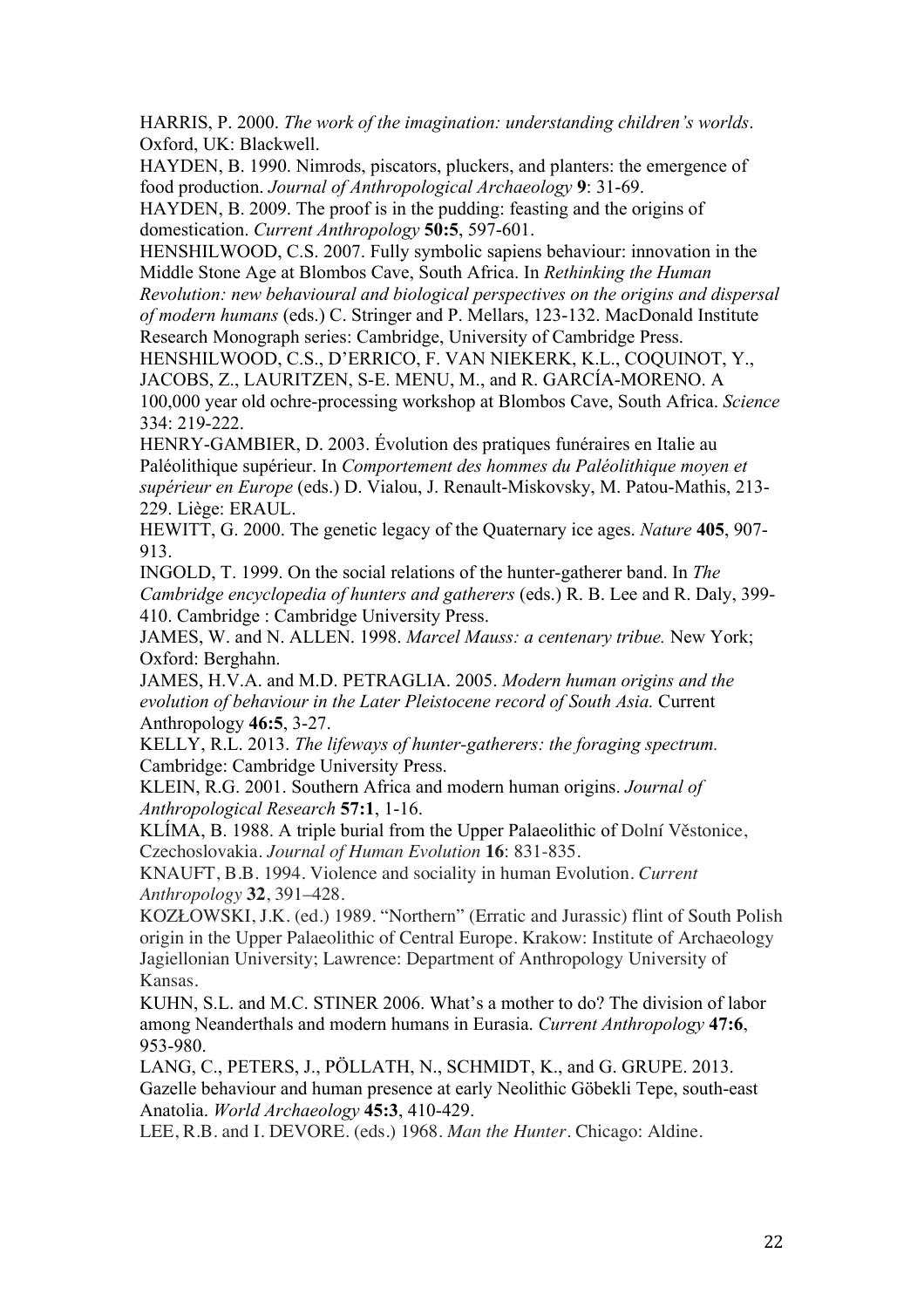LÉVI-STRAUSS, C. 1944. The social and psychological Aspect of chieftainship in a primitive tribe: the Nambikuara of northwestern Mato Grosso. *Transactions of the New York Academy of Sciences* **7:1**, 16-32.

LÉVI-STRAUSS, C. 1949. La politique étrangère d'une société primitive. *Politique étrangère* **2**: 139-152.

LÉVI-STRAUSS, C. 1976. Response to Aspelin, 31-32.

LÉVI-STRAUSS, C. 1982. *The way of the masks.* Seattle: University of Washington Press.

LIEBERMAN, D.E. 1993. Variability in hunter-gatherer seasonal mobility in the southern Levant: from the Mousterian to the Natufian. *Archeological Papers of the American Anthropological Association* **4**, 207-219.

LOWIE, R.H. 1948. Some aspects of political organisation among the American Aborigines. *The Journal of the Royal Anthropological Institute of Great Britain and Ireland* **78:1/2**, 11-24.

McBREARTY, S. and A. S. BROOKS. 2000. The revolution that wasn't: a new interpretation of the origin of modern human behaviour. *Journal of Human Evolution*  **39**: 453-563.

McGUIRE, R.H. 1983. Breaking down cultural complexity: inequality and heterogeneity. *Advances in Archaeological Method and Theory* **6**, 91-142.

McGUIRE, R.H. and D.J. SAITTA. 1996. Although they have petty captains, they obey them badly: the dialectics of Prehispanic Western Pueblo social organization. *American Antiquity* **61:2**, 197-216.

McINTOSH, S.K. (ed.) 1999. *Beyond chiefdoms: pathways to complexity in Africa.*  Cambridge: Cambridge University Press.

MAHER, L.A., RICHTER, T., MACDONALD, D., JONES, M.D., MARTIN, L., and J.T. STOCK. 2012. Twenty thousand-year-old huts at a hunter-gatherer settlement in eastern Jordan. PLoS ONE 7(2): e31447. doi:10.1371/journal.pone.0031447 MASON, S.L.R., HATHER, J.G., and G.C. HILLMAN. 1994. Preliminary investigation of the plant macro-remains from DolnÍ Vestonice II, and its implications for the role of plant foods in Palaeolithic and Mesolithic Europe. *Antiquity* **68:258**, 48-57.

MAUSS, M. and H. BEUCHAT. 1979. *Seasonal variations of the Eskimo: a study in social morphology.* London: Routledge and Kegan Paul.

MAYBURY-LEWIS, D. (ed.) 1979. *Dialectical societies: the Gê and Bororo of Central Brazil.* Cambridge, Mass.; London: Harvard University Press.

MELLARS, P. 1998. The Upper Palaeolithic Revolution. In Cunliffe (ed.), 42-78. MELLARS, P., K. BOYLE, O. BAR-YOSEF, and C. STRINGER (eds.) 2007.

*Rethinking the human revolution: new behavioural and biological perspectives on the origin and dispersal of modern humans.* Cambridge: McDonald Institute.

MITHEN, S. 1996. *The prehistory of the mind: a search for the origins of art, science, and religion.* London: Thames and Hudson.

MONKS, G.G. 1981. Seasonality studies. *Advances in Archaeological Method and Theory* **4**, 177-240.

MUSIL, R. 1994. Hunting game of the culture layer of Pavlov. In *Pavlov I – Excavations 1952–1953* (ed.) J. Svoboda, 183-209. Liège: ERAUL.

NITECKI, M.H. and D.V. NITECKI (eds.) 1987. *The evolution of human hunting.*  New York: Plenum.

NÝVLTOVÁ FIŠÁKOVÁ, M. 2013. Seasonality of Gravettian sites in the Middle Danube Region and adjoining areas of Central Europe. *Quaternary International* 294: 120-134.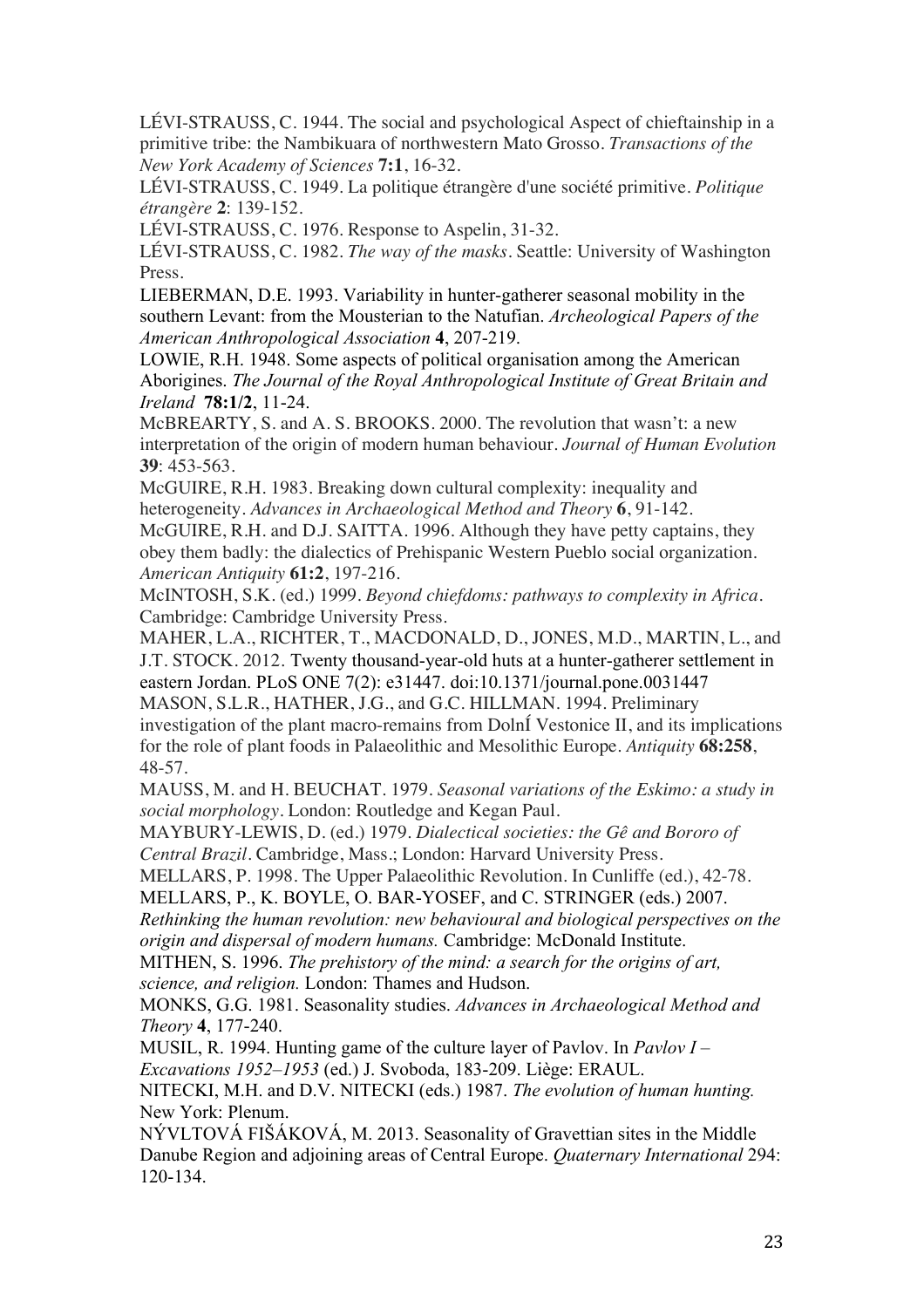O'BRIEN, K. 1993. Between Enlightenment and stadial history: William Robertson on the history of Europe. *Journal for Eighteenth-Century Studies* **16:1**, 53-64. PÉAN, S. 2001. Mammoth and subsistence practices during the Mid Upper Palaeolithic of Central Europe (Moravia, Czech Republic). In *La Terra degli Elefanti: atti del 1 Congresso Internazionale* (ed.) G. Cavarretta, 331-336. Rome: Consiglio

Nazionale delle Ricerche. PETTITT, P. 2011. *The Palaeolithic origins of human burial.* London: Routledge. PIKE-TAY, A. and H.M. BRICKER. 1993. Hunting in the Gravettian: an examination of evidence from southwestern France. *Archeological Papers of the American Anthropological Association* **4**, 127-143.

POWELL, A., S. SHENNAN, and M.G. THOMAS. 2009. Late Pleistocene Demography and the Appearance of Modern Human Behavior. *Science* **324**, 1298 – 1301.

PRICE, T.D. and J.A. BROWN (eds.) *Prehistoric hunter-gatherers: The emergence of cultural complexity*. Orlando, Fla.; London: Academic Press.

RENFREW, C. 2007. *Prehistory: the making of the human mind*. London: Weidenfeld and Nicolson.

ROEBROEKS, W., MUSSI, M., SVOBODA, J. and K. FENNEMA (eds.) 2000. *Hunters of the golden age: the Mid-Upper Palaeolithic of Eurasia 30,000 – 20,000 BP.* Leiden: University of Leiden.

SAHLINS, M. 2008. The stranger-king, or, elementary forms of the politics of life. *Indonesia and the Malay World* **36**: **105**, 177-199.

SASSAMAN, K.E. 2004. Complex hunter-gatherers in evolution and history: a North American perspective. *Journal of Archaeological Research* **12:3**, 227-280.

SCHMIDT, K. 2006. Sie bauten die ersten Tempel: das rätselhafte Heiligtum der Steinzeitjäger; die archäologische Entdeckung am Göbekli Tepe. Munich: Beck.

SELIGMAN, A.B., WELLER, R.P., PUETT, M.J., and S. BENNETT. 2008. *Ritual and its consequences: an essay on the limits of sincerity.* New York: Oxford University Press.

SERVICE, E. 1962. *Primitive social organisation: an evolutionary perspective.* New York: Random House.

SHERRATT, A.G. 1995. Reviving the grand narrative: archaeology and long-term change*. Journal of European Archaeology* **3**, 1-32.

STEWART, J.R. and C.B. STRINGER. 2012. Human evolution Out of Africa: the role of refugia and climate change. *Science* **335: 6074**, 1317-21.

STRAUS, L.G. 1977. The Upper Palaeolithic cave site of Altamira (Santander, Spain). *Quaternaria* **19**, 135-148.

SVOBODA, J. 2001. Analysis of the large hunter's settlements: spatial structure and chronology of the site Dolnı́ Věstonice II–IIa. *Památky Archeologické* **92**: 74–97. SOFFER, O. 1985a. *The Upper Palaeolithic of the Central Russian Plain*. London: Academic.

SOFFER, O. 1985b. Patterns of intensification as seen from the Upper Paleolithic of the Central Russian Plain. In Price and Brown (eds.), 235-270.

SOFFER, O. 1993. Upper Palaeolithic adaptations in Central and Eastern Europe and man/mammoth interactions. In *From Kostenki to Clovis, Upper Palaeolithic – Paleo-Indian Adaptations* (eds.) O. Soffer and N.D. Praslov, 31-49. New York; London: Plenum.

SOFFER, O. 2000. Gravettian technologies in social contexts. In ROEBROEKS et al. (eds.), 59-76.